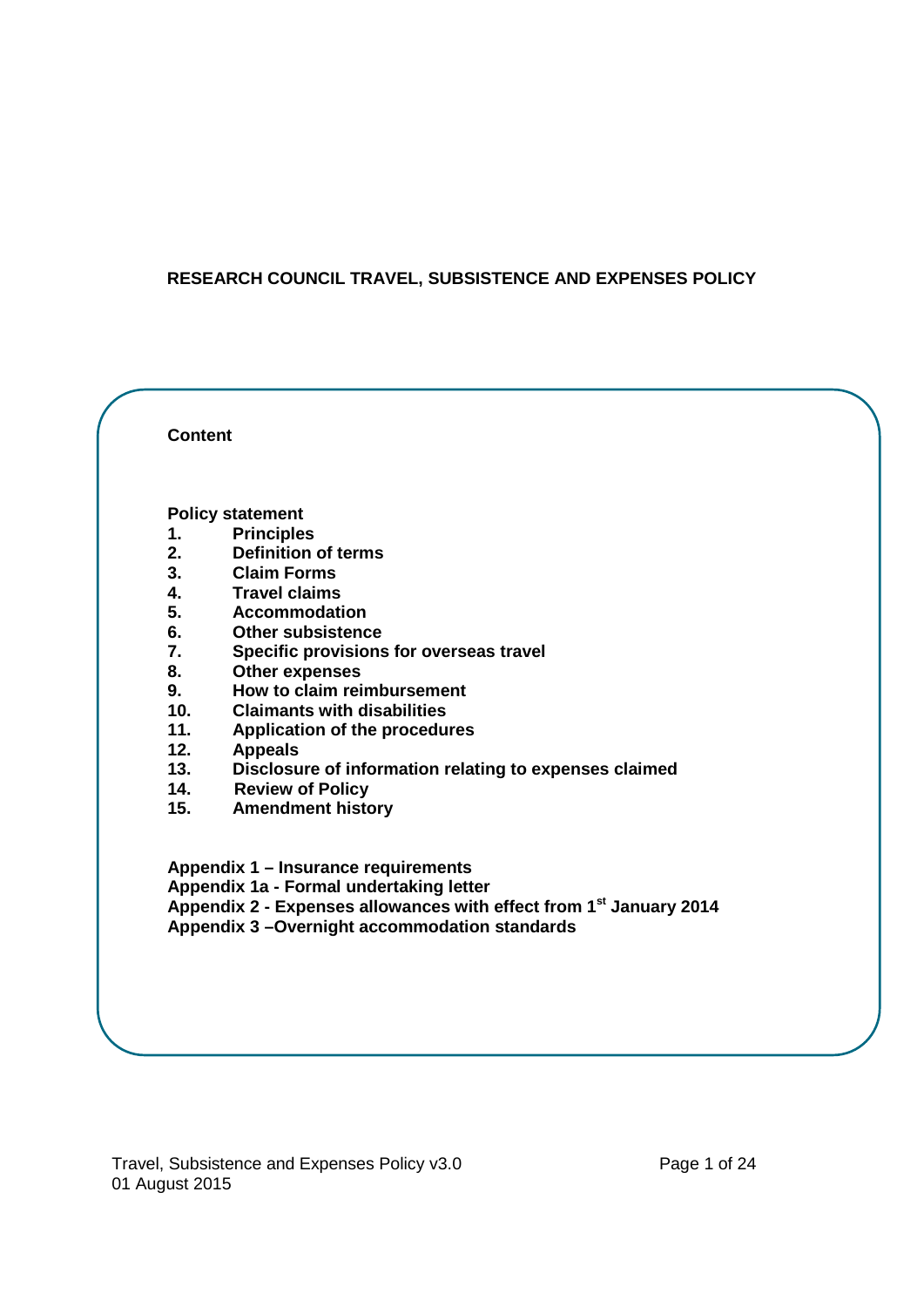## **Policy statement**

The Research Council may require staff to travel on official business, and will reimburse claimants for the costs of travelling. The preferred purchasing route for travel services is through the Research Council's appointed agents, who will be paid directly. Travel and subsistence claims, as all Research Council expenditure, are met from public funds, and attract public attention therefore it is imperative that there is full compliance with this policy and that claims are processed in a consistent and effective manner. All those travelling on Research Council business, and making claims under this policy are expected to recognise their obligations to consider whether the trip is necessary, to consider alternative, cheaper options, and to make claims only in respect of costs properly incurred. Claimants should be aware that travel and expenses claims may be disclosed under the Freedom of Information Act (see section 13).

In line with the Research Council commitment to environmental sustainability, claimants are encouraged to consider and try to minimise environmental impact of journeys made on behalf of the Research Council (see section 4.3)

This document incorporates the policy for travel on Research Council business, including related aspects such as overnight accommodation. The purpose is to achieve travellers' service requirements in the most convenient and cost-effective manner. The Research Council will reimburse the actual additional costs necessarily incurred by claimants when they are away from home or their normal place of work on Research Council business.

This policy applies to all Research Council employees of a permanent and temporary nature. It may also apply to non Research Council employees such as visitors, agency staff, and students. For advice on the application of the Policy contact the Research Council HR team.

The Travel, Subsistence, and Expenses policy has been agreed with the Trade Union Side and complies with statutory legislation and HM Revenue & Customs requirements.

The UK Shared Business Services (UK SBS) provides HR Services across the Research Councils. However some employees are deployed at establishments/facilities/ ships that do not access services from SBS. In these cases references to the SBS or System will not apply and employees should refer to their Research Council HR team for assistance.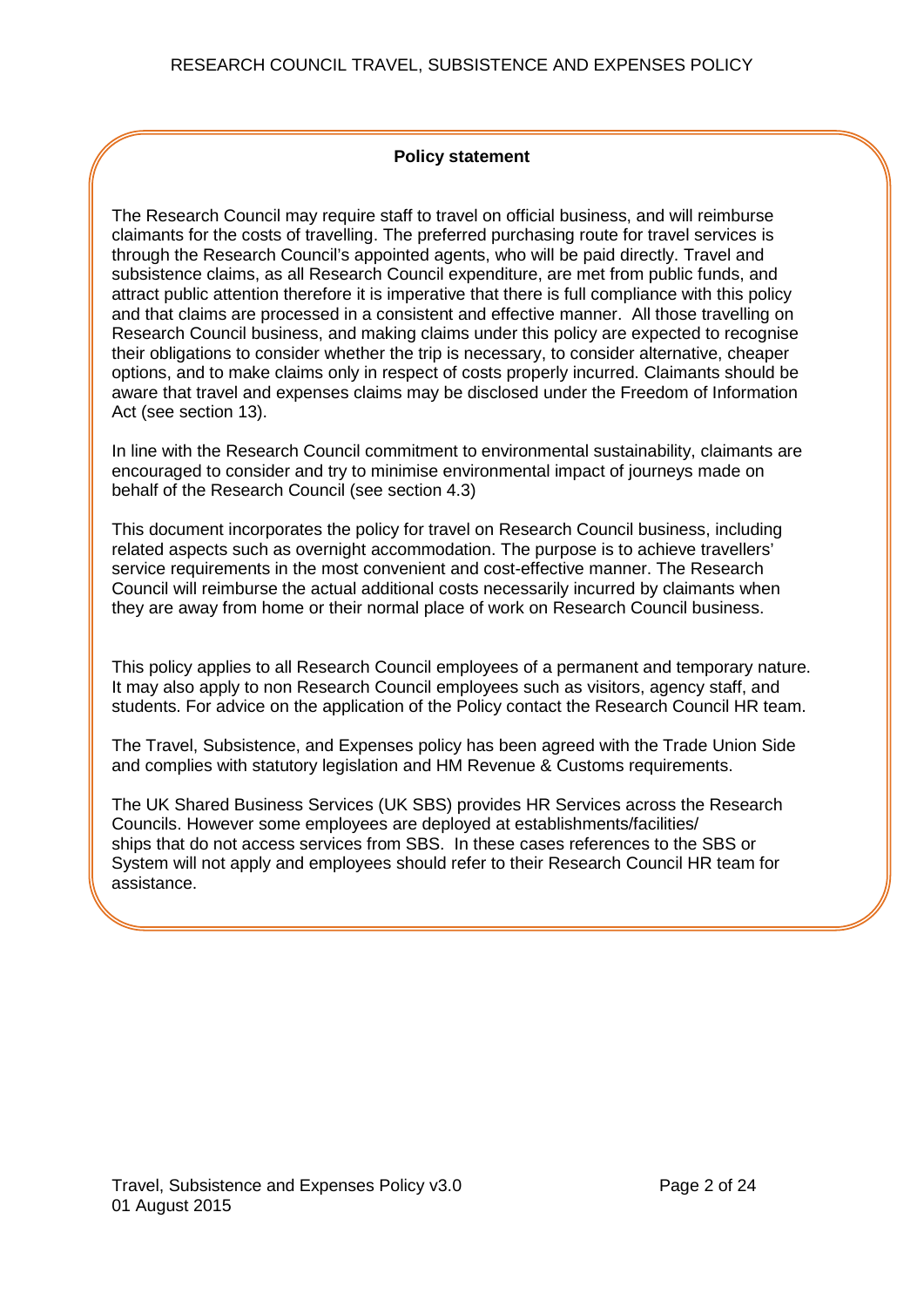## **1. Principles**

- 1.1 The objectives of the Research Council Travel, Subsistence, and Expenses policy are:
	- To reimburse claimants promptly for expenses properly incurred on Research Council business;
	- To obtain maximum value for money from the Research Council's expenditure on travel and subsistence, within Government policy and taking account of the safety and wellbeing of employees and environmental considerations.
	- To ensure that the Research Council's expenditure on travel and subsistence represents only the necessary and reasonable costs incurred by or on behalf of those who are properly engaged on Research Council business;
	- To minimise the cost of administering this expenditure, especially indirect costs represented by the time spent by claimants on making travel arrangements and submitting claims for reimbursement of expenses;
- 1.2 All expenses processed through the Research Council accounts will be treated as if they were paid for by public funds irrespective of the actual source of funds.
- 1.3 The reimbursement of expenses is normally on a receipted actual basis (within the maximum limits stipulated in Appendix 2 or, in the case of overseas expenses, within the maximum limits set by the HMRC's benchmark [scale rate payments](http://www.hmrc.gov.uk/employers/emp-income-scale-rates.htm) ). (See 1.9 for exceptions).
- 1.4 Reimbursement of expenses is regulated by the rules set out by HM Revenue & Customs (HMRC) and therefore this policy complies with those requirements.
- 1.5 Some of the provisions detailed within this policy are subject to tax in line with HMRC rules. Expenses paid to employees that are considered taxable will be reimbursed with the monthly salary payment and will be subject to Income Tax and National Insurance contributions. If an expense is reimbursed to a non-Research Council employee that is considered taxable, the Research Council will notify the HMRC and the tax due will need to be paid to HMRC by the claimant.
- 1.6 Expenses will only be reimbursed if they are claimed in line with this policy.
- 1.7 The cost of travel between home and the normal place of work is the responsibility of the claimant, and will not normally be reimbursed.
- 1.8 Expense claims are not to be used to purchase equipment, materials or services that should be bought through the normal procurement process e.g. computers, phones.
- 1.9 The Research Council recognises that in exceptional circumstances (e.g. emergency situations, inability to obtain a receipt, travelling in certain countries abroad) a claimant may have to deviate from the Research Council's policy. In relation to travel abroad it should be discussed and agreed in advance whether claiming the HMRC daily rate would be more appropriate.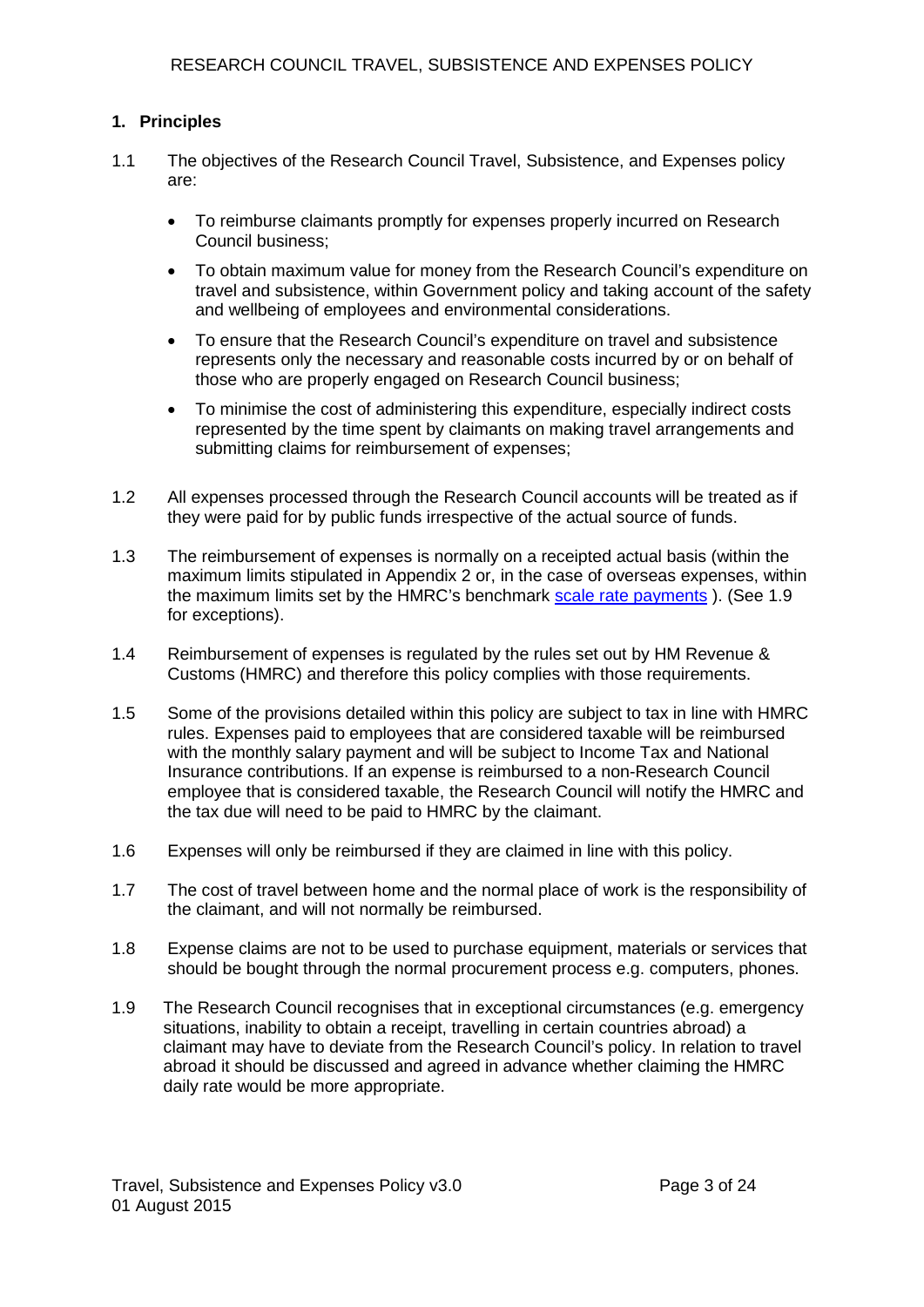- 1.10 Individual claims must be approved and may be checked for compliance with the requirements of this policy.
- 1.11 Localised policies that override the Research Council Travel, Subsistence, and Expenses policy are not permissible.

## **2. Definition of terms**

## **2.1 Travel**

- 2.1.1 The terms of this policy cover short visits away from the vicinity of the employee's usual place of work for up to a maximum of 30 working days on Research Council business. For visits lasting for more than 30 working days, please refer to section 8.1.
- 2.1.2 Also excluded is daily travel to and from an establishment or home visits at weekends when the employee is working on secondment.

#### **2.2 Subsistence**

2.2.1 The actual necessary and reasonable cost of meals and/or accommodation incurred by those engaged on official Research Council business, whilst away from the employee's normal place of work or other establishment where it has been agreed they will work for a fixed period.

#### **2.3 Claimant**

2.3.1 A person making a claim within the provisions of this policy.

#### **2.4 Authorising manager**

2.4.1 An individual appointed by the Director or his/her nominee will authorise all claims and provide justification where policy limits are non-compliant.

## **3. Claim forms**

## **3.1 Research Council employees**

3.1.1 Research Council employees should submit their expenses via the System.

#### **3.2 Non- Research Council employees**

3.2.1 Non-Research Council employees must submit their expenses claims on a **Non Employee Expenses Claim Form** which is available on the System or accessed through the Research Council HR or Finance teams.

#### **3.3 Interview expenses**

3.3.1 The Research Council may offer to pay applicants' expenses to travel by the most economic route to the interview venue at the manager/units discretion. Interview related expenses should be claimed in line with this policy.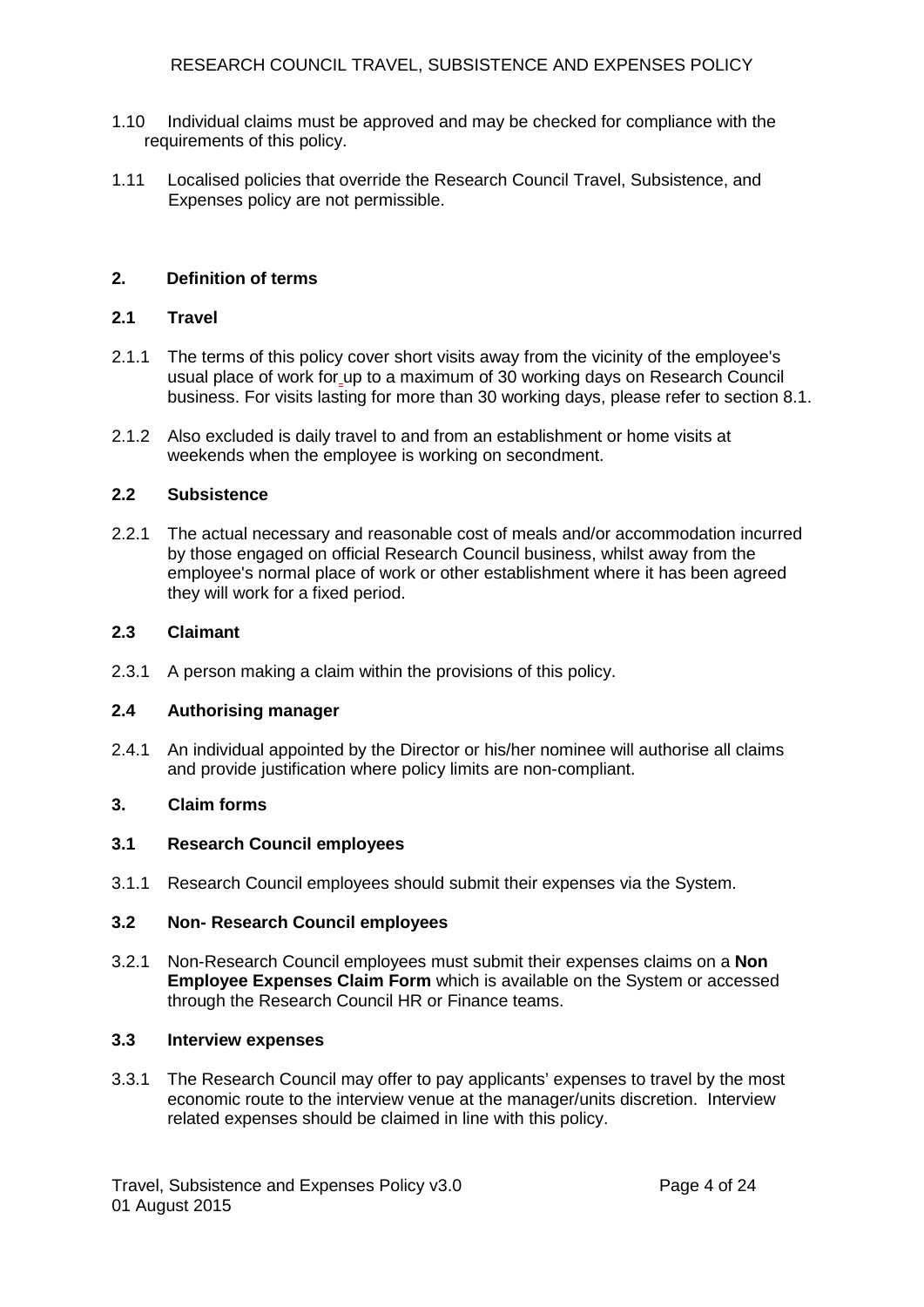3.3.2 Applicants must submit their expenses claims on a **Non Employee Expenses Claim Form**. (see 3.2.1 above)

## **4. Travel claims**

## **4.1 Travel approval**

- 4.1.1 All travel must be approved by the authorising manager prior to being booked and undertaken.
- 4.1.2 Establishments will have their own local arrangements for giving permission to travel on official Research Council business but in each case approval needs to be given by the authorising manager in accordance with the provisions of this policy.

## **4.2 Mode of travel**

- 4.2.1 Claimants should use the recommended service for booking travel.
- 4.2.2 Claimants may choose their own form of transport subject to the overriding consideration of value for money, although the Research Council's preference is for employees to use public transport or, where that is not practicable, to use Research Council-owned vehicles or self-drive hire cars (where these are better value for money than using privately owned vehicles - see section 4.6 on insurance requirements). It is recognised that a combination of modes of travel may need to be used for particular journeys.
- 4.2.3 The use of taxis may be justified in certain circumstances (see paragraph 4.11).

## **4.3 Environmental impact of travel**

- 4.3.1 Before booking travel claimants should consider whether the trip is necessary or whether teleconferencing or video conferencing offer a viable alternative.
- 4.3.2 When arranging travel, the Research Council encourages claimants to use the mode of travel that results in the least environmental impact, as carbon dioxide from transport, particularly from air and road travel, is a key contributor to climate change.
- 4.3.3 Where choosing a more environmentally friendly mode of travel results in an increase in costs, the employee must raise this in advance of making any bookings, with their authorising manager.

## **4.4 Public transport - Class of travel**

- 4.4.1 Claimants are normally expected to travel standard class by train and economy class by air. All claimants should actively seek value for money where it is practical and feasible.
- 4.4.2 Claimants should refer to section 4.5 below regarding first class travel.
- 4.4.3 All air travel should be booked through the Research Council's recommended service.

Travel, Subsistence and Expenses Policy v3.0 Page 5 of 24 01 August 2015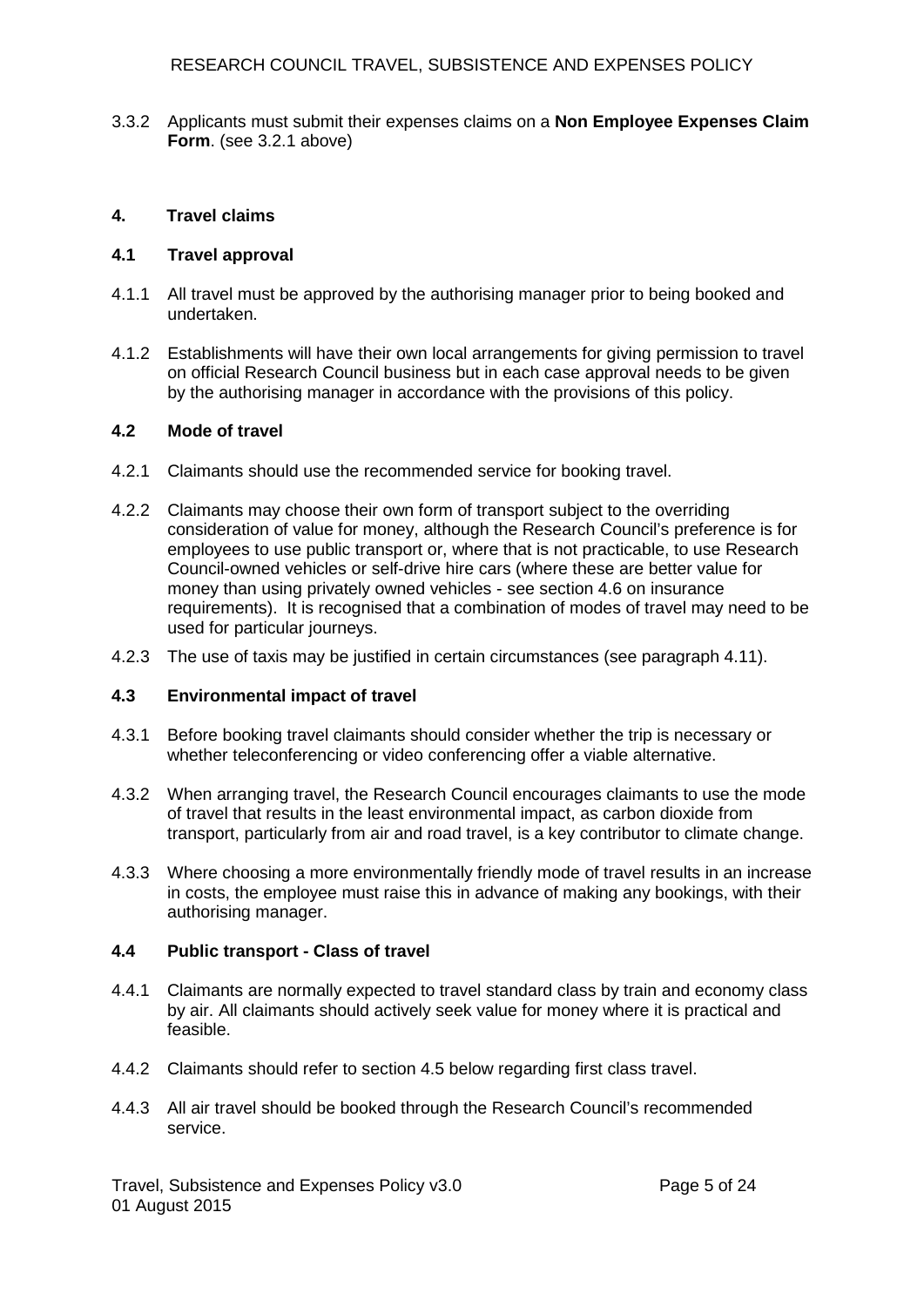- 4.4.4 All rail travel should be booked through Research Council's recommended service.
- 4.4.5 It is recognised that this may not be possible at short notice or when the claimant is away from the office. In these circumstances the claimant may purchase the ticket and recharge the cost.

## **4.5 Exclusion of first class travel**

- 4.5.1 Research Council employees and other claimants are not permitted to travel by first class on any form of transport including air and rail. This exclusion also applies to business class air travel.
- 4.5.2 Alternatives to first class travel must be sought in all but exceptional circumstances.
- 4.5.3 Exceptions to this include where a claimant with a medical condition clearly requires first class rail travel or an employee requires a single berth sleeper cabin. The claimant must seek authorisation from their Director or appropriate authorising manager prior to booking these.
- 4.5.4 Travellers are welcome to upgrade from standard to premium economy, business or first class at their own expense (or use of personal reward miles) but the Research Council can only cover the cost of the standard fare.

## **4.6 Privately owned vehicles**

- 4.6.1 When undertaking a journey on Research Council business the driver is responsible for ensuring the vehicle is in a roadworthy condition. There is no obligation or expectation that privately owned vehicles should be used.
- 4.6.2 Claimants must ensure they comply with the provisions of the Research Council's Driving and Use of Vehicles at Work policy/guidance, which provides an effective system of controlling the risk to employees who drive on Research Council business.
- 4.6.3 When using their own vehicle, claimants must ensure that it is licensed, appropriately insured (see section 4.7 and Appendix 1) and has a valid MOT certificate. Provided the insurance and ownership requirements are satisfied, claimants may use privately owned motor vehicles and claim the appropriate mileage allowance rate (see Appendix 2) except when:
	- there is suitable Research Council provided transport readily available; or
	- there is room for another passenger in another vehicle which is to be used for an official journey over the same route at about the same time;
	- public transport is better value for money.

## **4.7 Insurance and ownership requirements**

4.7.1 Claimants who use their own vehicles on Research Council business are required to take out insurance cover for business use of the vehicle. It is a legal requirement that any vehicle user must be insured against liability in respect of any third party. It is the individual's personal responsibility to ensure that they fulfil the insurance and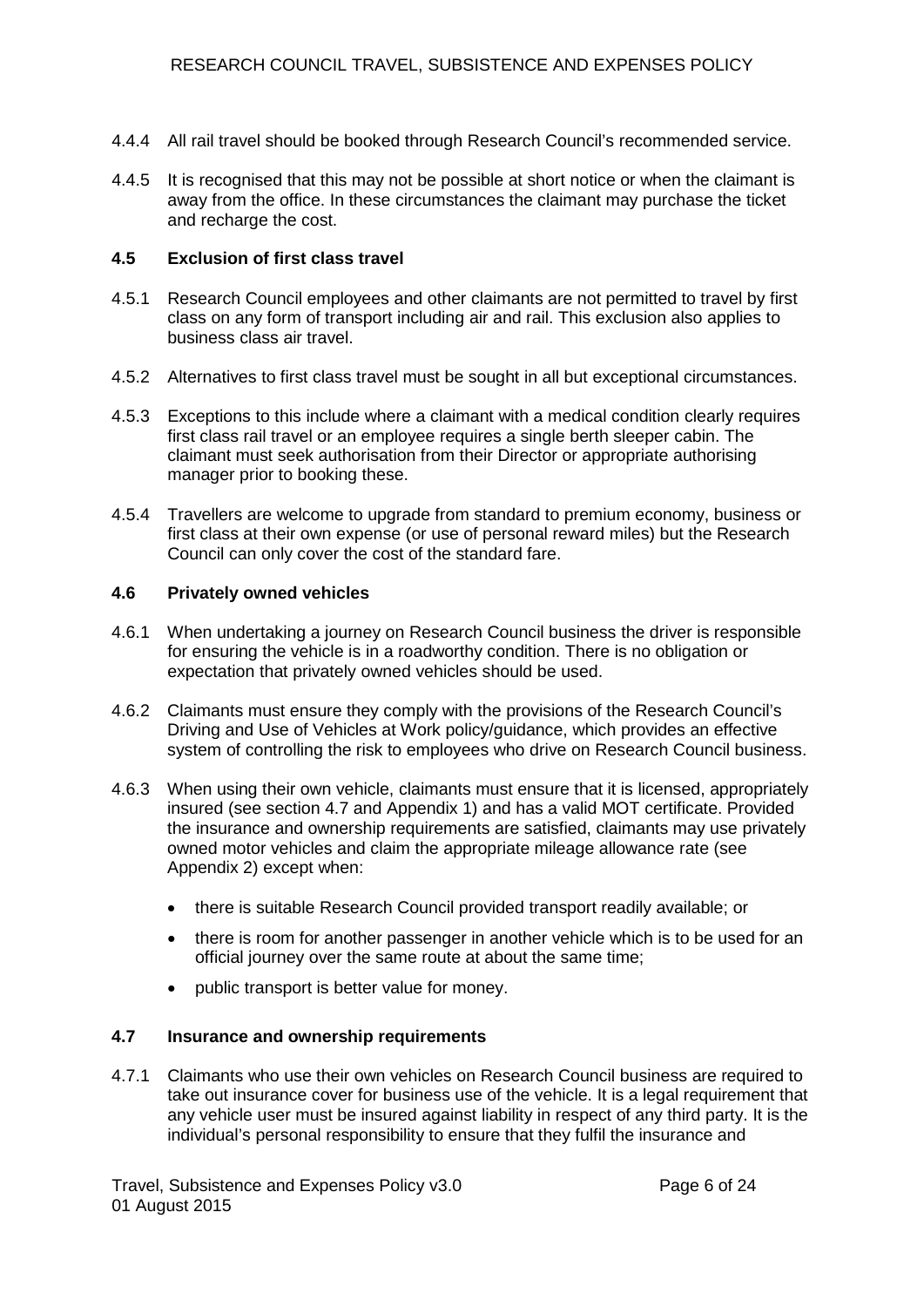ownership requirements for using a private motor vehicle on official business. These are set out in Appendix 1.

- 4.7.2 Claimants are reminded that failure to adhere to these requirements is a disciplinary offence.
- 4.7.3 The formal undertaking (Appendix 1a) must be completed and handed to the designated person at the permanent place of work before any claimant first uses their private motor vehicle on official business.

### **4.8 Mileage allowances**

- 4.8.1 Payment for using a privately owned vehicle(s) on official business will be by one of the ways set out below:
	- a) The HMRC's approved rates for payment of mileage allowances will be made for journeys when it is of benefit to the Research Council for an individual's private car/motorcycle to be used;
	- b) Payment of a bicycle allowance for journeys when an individual uses a privately owned bicycle.
- 4.8.2 The allowances above are not subject to income tax or National Insurance contributions.
- 4.8.3 Details of the current rates of the allowances are set out at Appendix 2.
- 4.8.4 The Research Council will only pay the HMRC approved mileage rate for the appropriate journey. These rates are subject to change by HMRC and such changes will be actioned by the Research Council at the time they are made.

#### **4.9 Passenger supplement**

- 4.9.1 A passenger supplement per passenger per business mile, may be claimed in conjunction with the mileage allowances in 4.8 in respect of each official passenger carried whose fare would otherwise be payable from Research Council funds.
- 4.9.2 The current passenger supplement rate is listed in Appendix 2 of this document.

## **4.10 Parking, congestion charges, tolls, ferries and other driving-related penalties**

- 4.10.1 Reasonable expenses incurred on parking, congestion charges, tolls and ferries may be claimed in respect of journeys which qualify for the mileage allowances in section 4.8 above. Receipts or other documentary evidence should be submitted as part of the claim.
- 4.10.2 Charges for overnight parking will be paid only when subsistence expenses are payable for the night(s) in question.
- 4.10.3 Should an employee be liable for clamping or other parking / congestion charge penalty (e.g. because a meeting over runs or due to non-payment of a congestion charge) then reimbursement of the charge will not be made. Similarly, reimbursements will not be made to an employee who receives a fine or other

Travel, Subsistence and Expenses Policy v3.0 Page 7 of 24 01 August 2015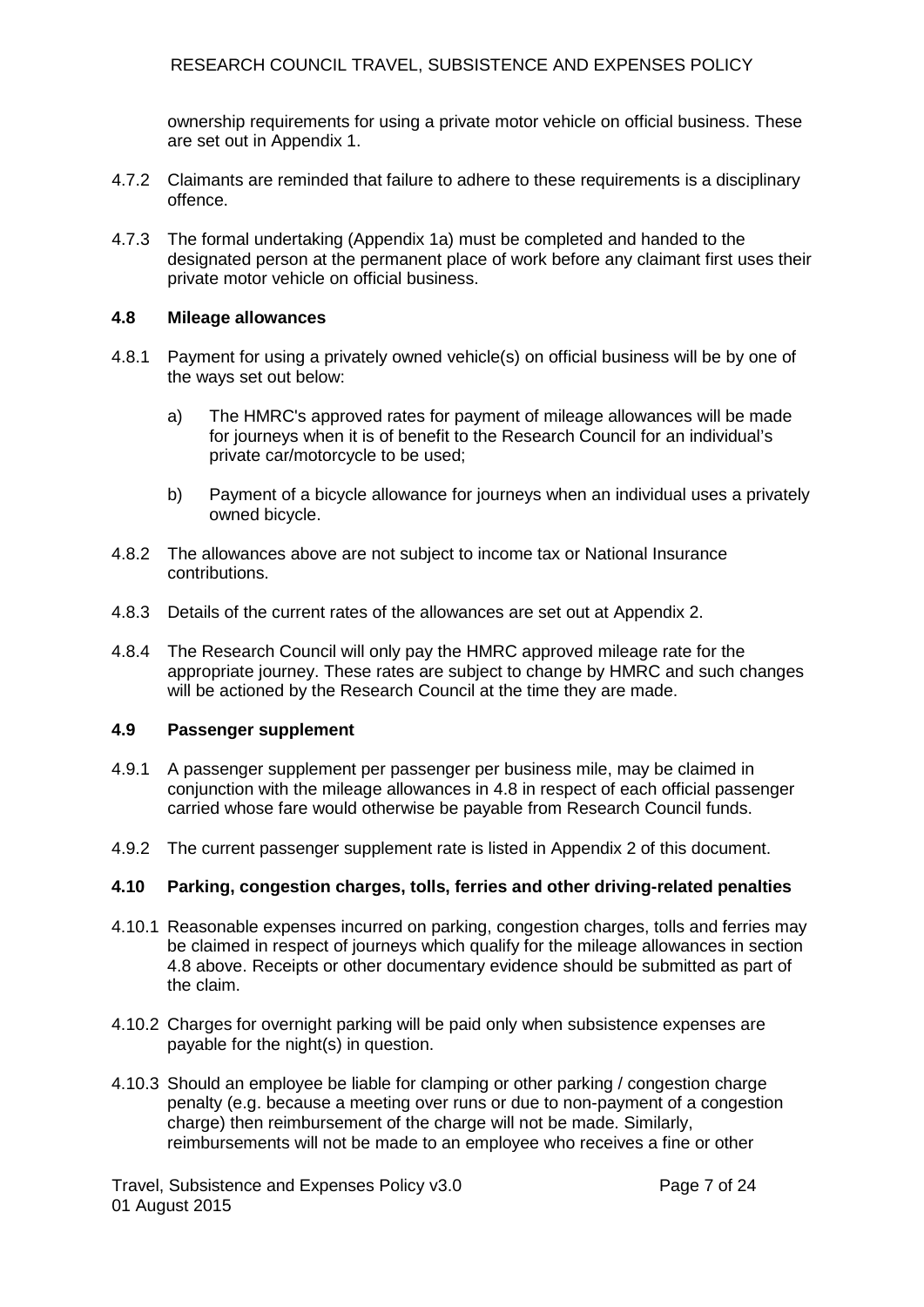financial penalty relating to an offence committed whilst driving on Research Council business (e.g. for speeding or for using a hand held mobile phone or similar device). Given the possible impact on the Council's vehicle insurance premium, employees are required to notify the Research Council of any such offences and penalties.

## **4.11 Taxis and self-drive car hire**

- 4.11.1 It is recognised that the use of taxis can be in the interest of the Research Council (e.g. when the journey by public transport would be considerably longer and more difficult or if an employee has very heavy luggage, etc.).
- 4.11.2 Claimants who would find public transport impractical or inconvenient (e.g. claimants with disabilities) or those who would perceive themselves to be at higher risk should be reimbursed the cost of taxis. A receipt must be provided which must include journey details and dates.
- 4.11.3 Claimants should use the Research Council's recommended service for booking a hire car and may claim for the cost of the fuel for that specific journey.

#### **4.12 Concessionary travel for additional or late attendances at work**

- 4.12.1 The cost of travel between home and the normal place of work is the responsibility of the employee, and will not normally be reimbursed.
- 4.12.2 However, the cost of any extra (i.e. above that normally occurred in a working day) travelling expenses will be reimbursed if an employee is, for Research Council work reasons, obliged to:
	- a) return to the place of work at the weekend, for Research Council work reasons;
	- b) return to the place of work again in the evening after already having travelled home from work earlier in the day;
	- c) exceptionally remain late in the evening;
	- d) return to the place of work on a public or privilege holiday.
- 4.12.3 When a day off is taken in lieu of having worked at the weekend, or on a public or privilege holiday, the normal daily travelling cost will not be reimbursed for the time at work since travelling costs will not have been incurred on the day off.
- 4.12.4 Claimants are not eligible for payment if:
	- a) they are attending as part of a regular rostered commitment; or
	- b) they are in receipt of shift allowance which takes account of irregular attendance or hours.
- 4.12.5 Payment for such extra travel between home and place of work is normally subject to income tax (exception - see paragraph 4.12.2). Claims must therefore be made using the Research Council's arrangements for claiming taxable expenses.
- 4.12.6 However, claimants obliged to finish work after 2100 hours on an infrequent and irregular basis will be reimbursed necessary additional expenses, e.g. for taxi or hire

Travel, Subsistence and Expenses Policy v3.0 Page 8 of 24 01 August 2015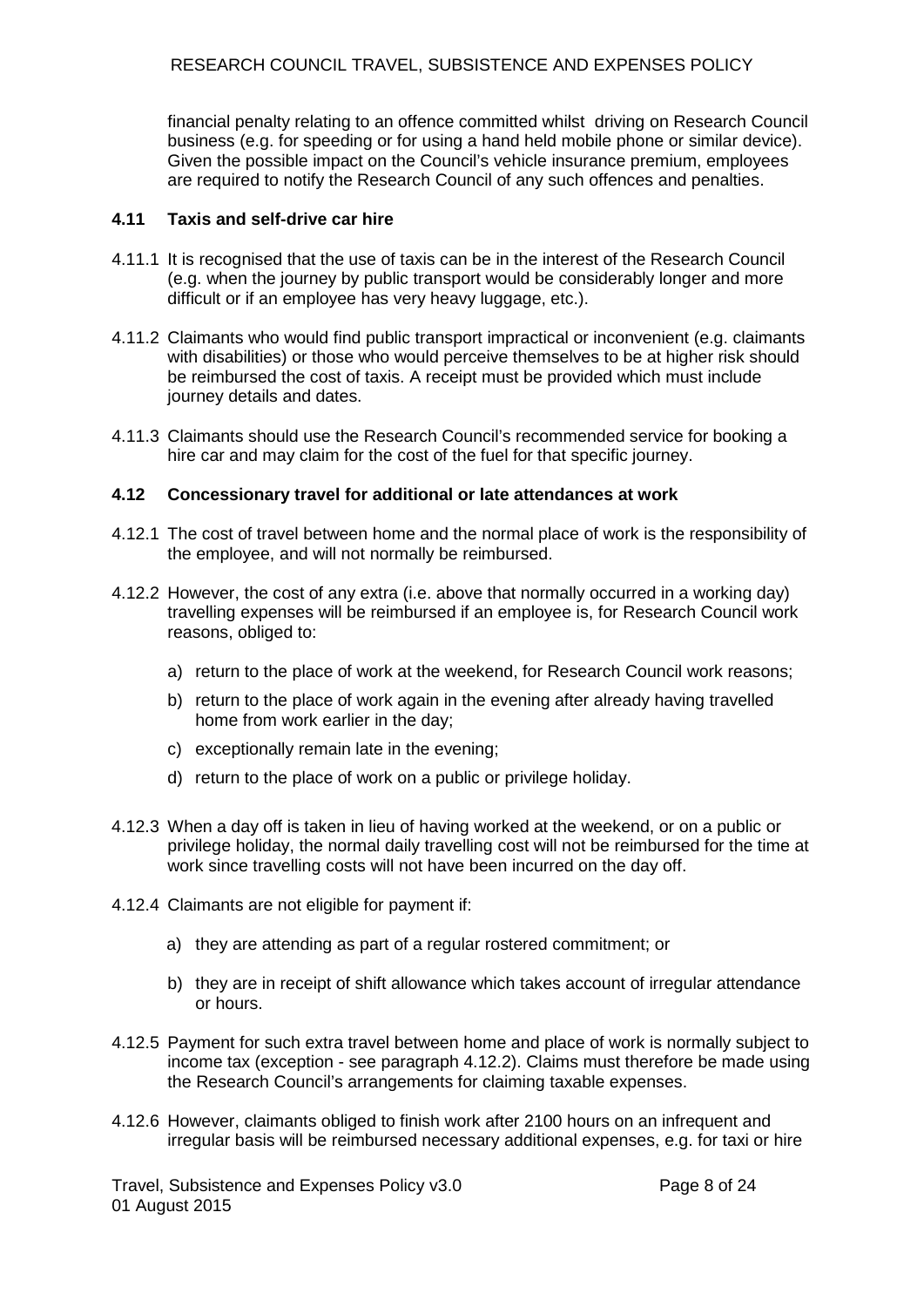car, of travel home tax free under the terms of the relevant HMRC concession. Detailed advice as to whether or not the concession can be applied can be obtained from the Payroll Manager at the UK SBS.

- 4.12.7 For the purposes of this concession, the requirements which should be met are:
	- a) late working is regarded by the HMRC as frequent if it occurs on more than 60 occasions in a tax year;
	- b) late working is regarded by the HMRC as regular if there is a predictable pattern.

## **4.13 During a public transport emergency**

4.13.1 During a public transport emergency, claimants who are required to attend work and who thereby incur extra unavoidable travelling expenses will be reimbursed tax free under the terms of the relevant HMRC concession. Detailed advice as to whether or not the concession can be applied can be obtained from the UK SBS Payroll Manager.

#### **4.14 Loyalty points awarded by airlines, hotel chains etc.**

- 4.14.1 Claimants may not specify a particular supplier solely to gain Air Miles or any other loyalty points.
- 4.14.2 Air Miles or Loyalty Points which are accrued to an individual as a result of official travel on behalf of the Research Council must only be used to offset the costs of future official journeys, and not for personal use.
- 4.14.3 The Research Council will not reimburse claims where private Air Miles or Loyalty Points have been used for Research Council travel and the cash equivalent is sought upon redemption.
- 4.14.4 Where use of a personal credit card for payment attracts benefits associated with the card these are not covered by this section, but the overriding factor in choice of travel remains value for money.

### **5. Accommodation**

## **5.1 Overnight accommodation – standards**

- 5.1.1 When overnight accommodation is required it is normally expected that claimants at all levels will obtain accommodation which meets the standards set out in Appendix 3 at the most economical rate available.
- 5.1.2 Appendix 2 provides the maximum normal limits for accommodation rates in the UK. Where, in exceptional circumstances, these rates need to be exceeded this should be approved by the authorising manager prior to booking.
- 5.1.3 A guide for overseas accommodation rates is available from the HMRC and these rates should be taken into account when booking accommodation.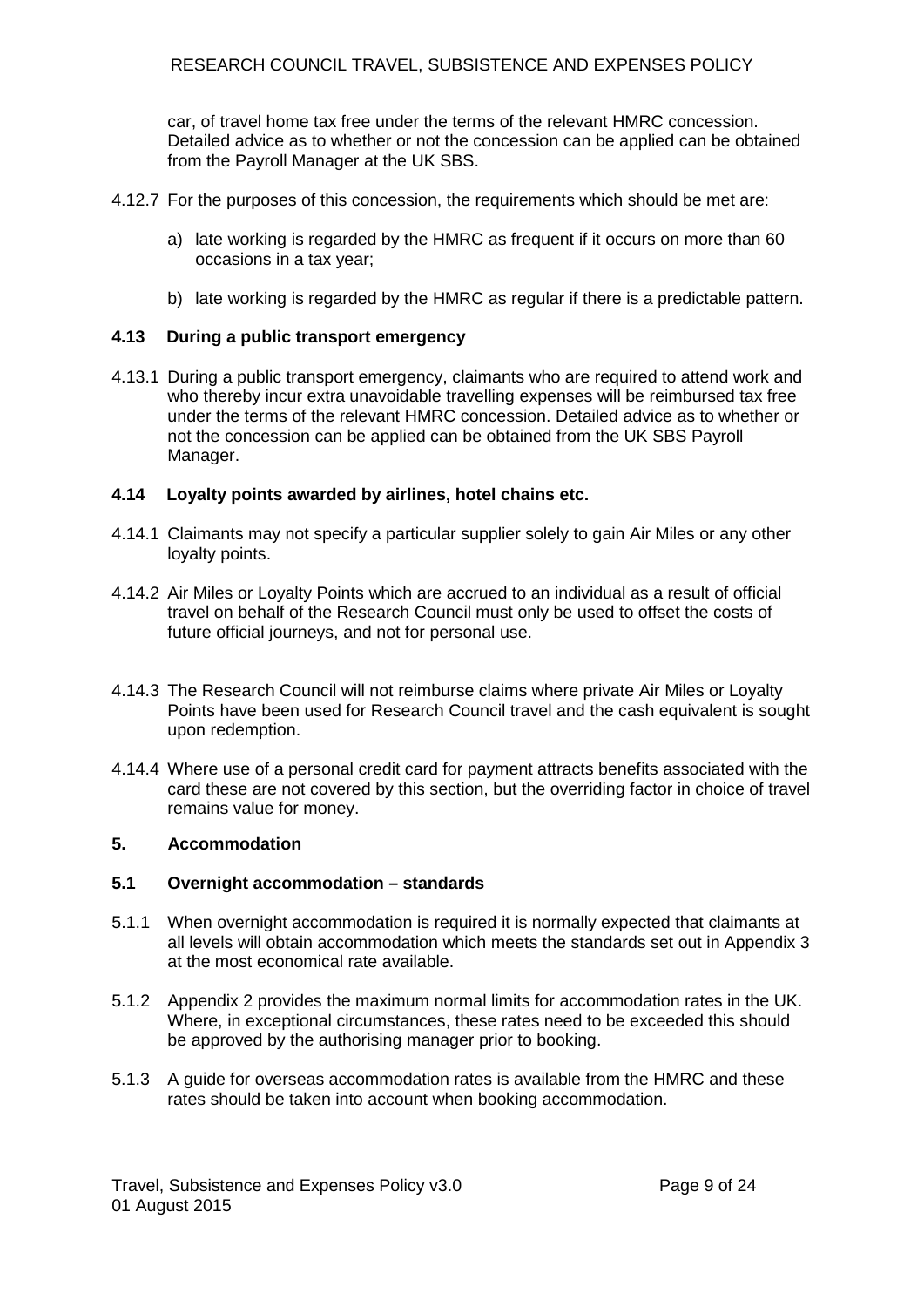## **5.2 Overnight accommodation - choice of hotels**

- 5.2.1 The Research Council expects claimants to use hotels at which discounts have been negotiated or to use centralised booking arrangements where these are available.
- 5.2.2 However, the preference of individual claimants in their choice of hotel will be respected subject to the overriding consideration of value for money.
- 5.2.3 Where such "discounted" accommodation is known to be available, reimbursement for bed and breakfast will be restricted to the amount that would have been spent if that accommodation had been used.
- 5.2.4 Flexibility may be applied in certain circumstances and claimants should discuss this with their authorising manager in advance, for example when:
	- discounted accommodation is not available
	- claimants have disabilities
	- there are other practical needs e.g. where an employee travelling alone may incur extra accommodation costs through safety and security need.
- 5.2.5 Employees may stay with friends or family, as an alternative to hotel accommodation (see Appendix 2).

#### **5.3 Overnight accommodation - hotel costs**

5.3.1 Subject to the restrictions set out in section 5.2 the actual costs incurred will be reimbursed.

#### **6. Other subsistence**

## **6.1 Day subsistence (meals and beverages)**

- 6.1.1 Claimants may claim the reasonable costs of meals taken in the course of business travel provided that they are:
	- a) Absent from their normal place of work or other agreed place of work for a fixed period (e.g. if on secondment for a fixed period) for more than five hours; or
	- b) Exceptionally, are required to work until 20.00 hours or later in addition to normal day duty (but are not staying away from home overnight). However, in these circumstances payment will be liable to income tax and claims must therefore be made using the Research Council's arrangements for claiming taxable expenses.
- 6.1.2 Meals should be of a reasonable cost and standard. Appendix 2 provides the maximum normal limits for meals expenses in the UK. This limit is inclusive of additional extras including tips. Where, in exceptional circumstances, these rates need to be exceeded this should be approved by the authorising manager.
- 6.1.3 Reimbursement will not be made to claimants: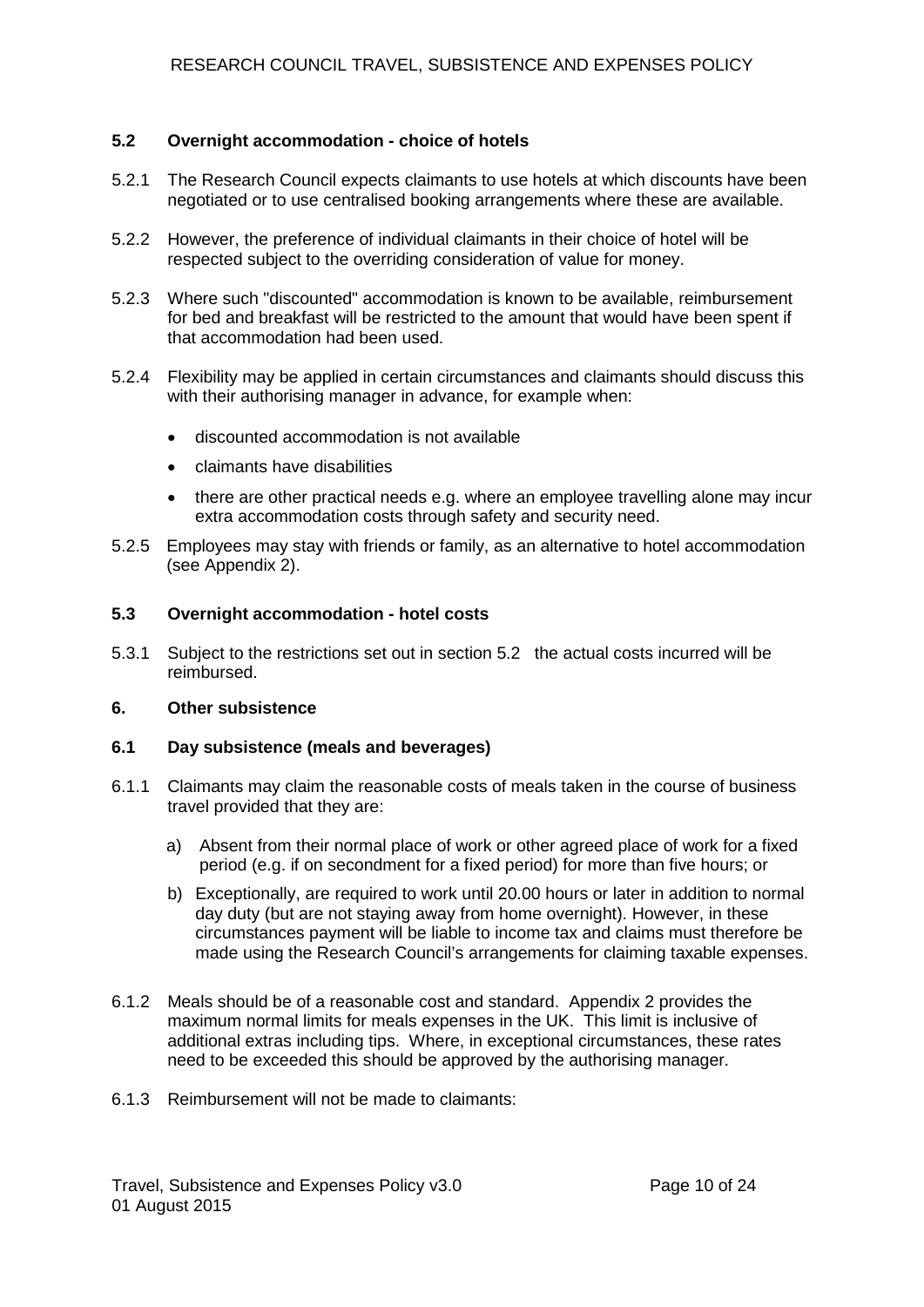- a) working after 20:00 at their normal place of work if they work night duty instead of day duty;
- b) working after 20:00 at their normal place of work, whose conditions of service require them to work at night, or to be on call at night, in addition to normal day duty;
- c) who are in receipt of an accommodation allowance (see section 8.1) unless eligible because of absence from the place of work at which they are on an extended visit;
- d) where the place visited is five miles or less by the most direct route from their normal place of work or other agreed place of work for a fixed period.
- 6.1.4 On the occasions where it is necessary for claimants to stay overnight in a hotel, the Research Council will reimburse the cost of a reasonable evening meal within the limits listed in Appendix 2.
- 6.1.5 Reimbursement will not be made where a suitable meal is provided e.g. full board is provided.
- 6.1.6 Authorising managers may not authorise a claim for a meal (or similar) covering several people if they themselves were one of the party.

## **6.2 Tips and alcoholic beverages**

- 6.2.1 Tips or discretionary service charges not exceeding 10% of the total bill will be reimbursed where such payment is included in the receipt, and are included in the limits of Appendix 2.
- 6.2.2 Expenditure on alcoholic beverages will only be reimbursed when drinks are taken with a meal, and are included in the limits of Appendix 2.

## **6.3 Personal Incidental Expenses (PIE)**

- 6.3.1 Claimants required to stay overnight on Research Council business may claim a flatrate Personal Incidental Expenses allowance to cover incidental out of pocket expenses.
- 6.3.2 When full board is included in the cost of the overnight stay, no subsistence will be reimbursed but a limited Personal Incidental Expenses will still be payable.
- 6.3.3 The current Personal Incidental Expenses allowance is listed in Appendix 2.

## **7. Specific provisions for overseas travel**

## **7.1 Visa fees for overseas travel**

7.1.1 Claimants required to travel overseas on Research Council business will be reimbursed the cost of visa fees when necessary for the travel on production of a receipt.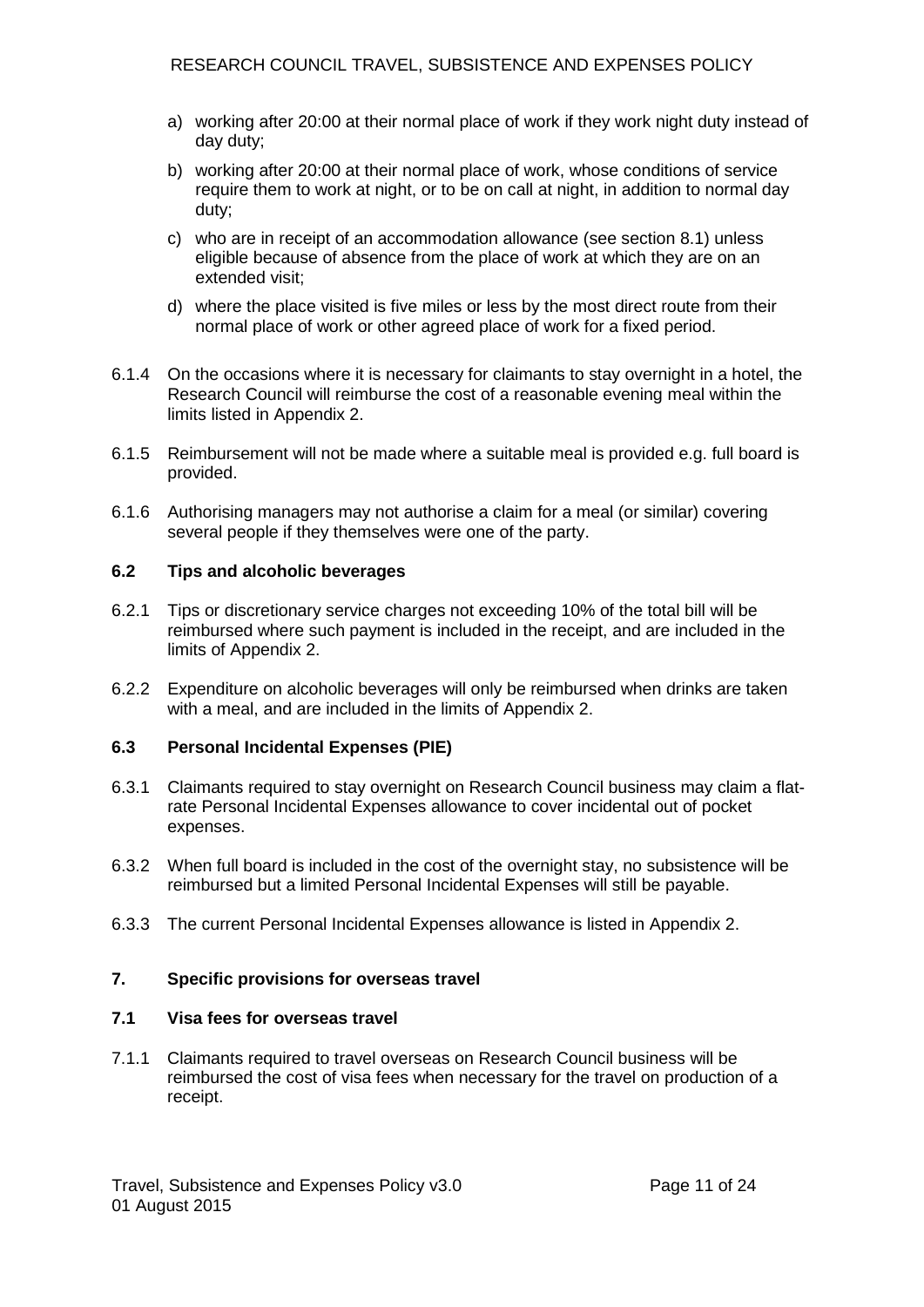## **7.2 Exchange rates**

- 7.2.1 Where expenditure has been incurred in a foreign currency the claimant should use the exchange rate prevailing at the time that they purchased the currency, or incurred the expenditure to calculate the cost in British pounds. This calculation must be accompanied by supporting paperwork e.g. a receipt for changing currency, credit card statement.
- 7.2.2 Where there is no evidence of the specific exchange rate (as in paragraph 7.2.1) then the expense claim should be made in the currency of the receipt.

## **7.3 Currency exchange commission**

7.3.1 Claimants required to travel overseas on Research Council business will be reimbursed the cost of currency exchange commission when accompanied by a receipt/documentary evidence.

### **7.4 Immunisation and inoculations for overseas travel**

- 7.4.1 Claimants required to travel overseas on Research Council business will be reimbursed the cost of any immunisation treatments required for the travel on production of receipts provided that the travel has been approved and the employee does not foresee any reason why they would not be able to travel overseas at the required time.
- 7.4.2 If the appointed Research Council Occupational Health Service is able to provide the immunisation treatment, claimants can be treated by the Service at no cost to the individual.

## **7.5 Support from other bodies**

- 7.5.1 An employee may, subject to the approval of his/her Director, or their nominee, apply to another body for expenses for attendance at overseas conferences.
- 7.5.2 Where such approval has been obtained, this may be stated in the application to the other body.
- 7.5.3 Claimants may not claim the same expenses from the Research Council and another body.
- 7.5.4 There are occasions where the Research Council buys a ticket for travel for a claimant and/or reimburses the claimant for the expenses, pending payment to the claimant by a third party. In these circumstances the claimant is obligated to repay the Research Council at the earliest opportunity. Failure to repay expenses which have been met by the Research Council and are then reimbursed by a third party may constitute fraud in line with section 9.3 of this policy.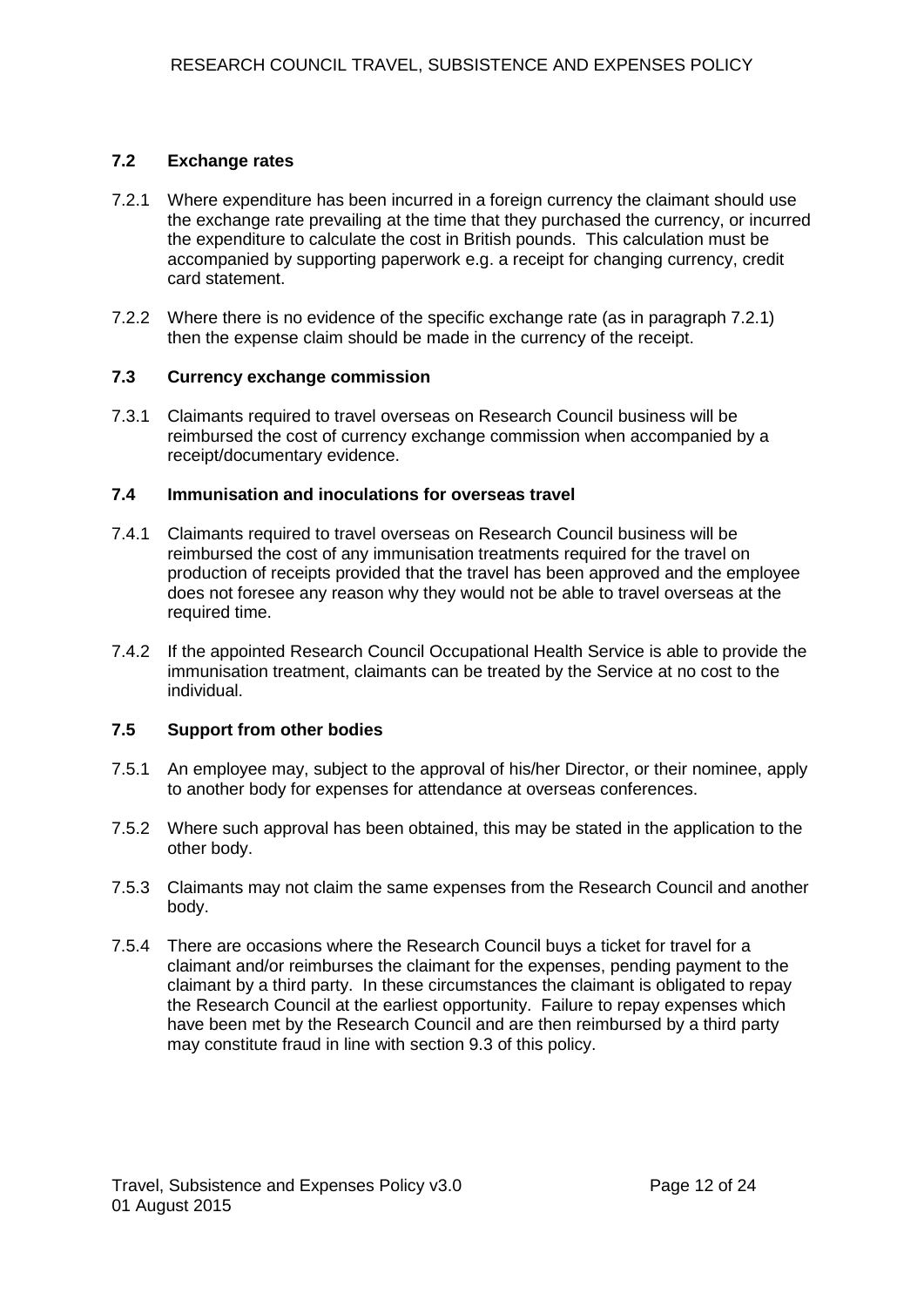## **7.6 Overseas travel insurance**

- 7.6.1 Claimants (including non-Research Council employees) travelling overseas on approved Research Council business are usually covered by the Research Council Group Travel Insurance Scheme. If employees have any reason to suspect that they may not be covered by the Scheme, they should get in touch with their Research Council HR or Finance team.
- 7.6.2 The scheme covers personal accident, disablement and medical expenses as well as personal baggage, loss of money, cancellation, travel delays, passport indemnity, personal liability and legal expenses up to certain limits. All claimants must keep receipts if they want to claim any of these costs back.
- 7.6.3 Claimants will be given details of the policy and a card with all the contact details before they travel (this will be issued by local administration).
- 7.6.4 The Research Council will not reimburse the cost of any additional insurance cover claimants wish to take out, for personal travel/holiday before or after their Research Council business trip.
- 7.6.5 The insurance policy only covers claimants on authorised Research Council business. Full details of the insurance scheme are available from the Research Council Finance or HR team.

#### **8. Other expenses**

#### **8.1 Visits lasting more than 30 working days**

- 8.1.1. When a visit from the normal place of work extends beyond 30 working days the arrangements described above will be replaced by a specially determined package.
- 8.1.2 The Director will determine this package in consultation with the Research Council HR lead and the Finance team at the SBS.
- 8.1.3 The Director (or nominee), with the SBS, will also determine the arrangements for the reimbursement of living costs, accommodation and other related costs. Normally, the employee will be expected to move into self-catering accommodation.

### **8.2 Other non-travel related expenditure**

- 8.2.1 In line with the principles of this policy expense claims are not to be used to purchase equipment, materials or services that should be bought through the normal procurement process e.g. computers, phones.
- 8.2.2 In exceptional circumstances (e.g. emergency situations) a claimant may, in the interests of research, need to purchase equipment and reclaim this via the expenses claim process. Such exceptional claims must be accompanied by an explanatory note from the Director or nominee.
- 8.2.3 Reimbursement will be permitted if the explanation is accepted and the claim approved by the Director.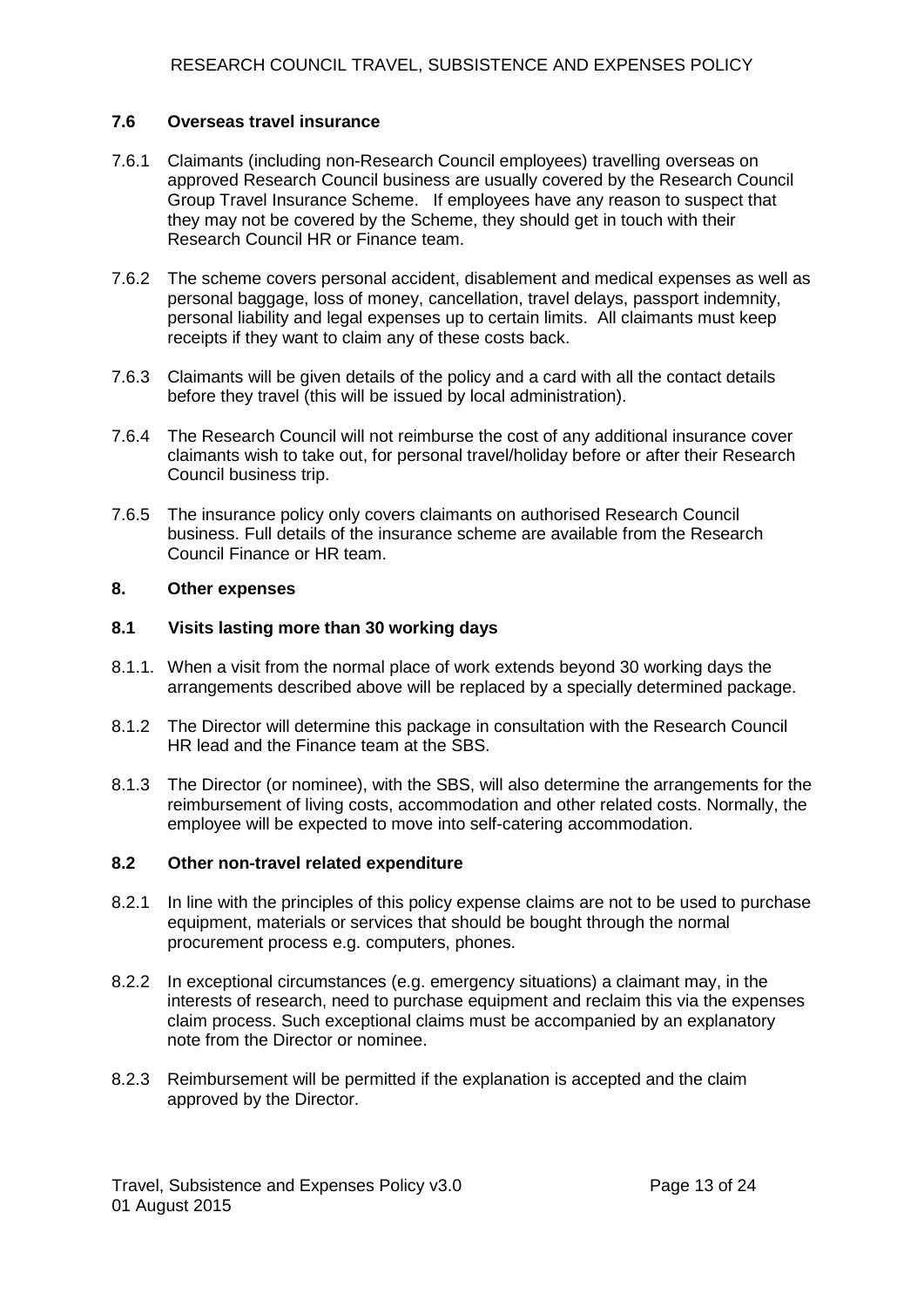## **8.3 Extension of business trip for personal reasons (including personal research)**

- 8.3.1 An employee must use the normal holiday application process using the System when applying for an extension of a business trip for personal reasons.
- 8.3.2 Incremental costs relating to extension must be paid for personally. It must be clearly demonstrated that Research Council business was the primary purpose of the visit. Leave records should be appropriately completed.
- 8.3.3 The Research Council insurance does not cover claimants for the additional days of any extension of a business trip for personal reasons.
- 8.3.4 Should the time spent on personal business in any one trip exceed seven days the claimant must contact the Payroll team at the UK SBS for guidance on the taxation position of any reimbursement made by the Research Council.

### **8.4 Family travel**

- 8.4.1 The Research Council will not meet any costs relating to the accompanying spouse/partner or family member of an employee travelling on Research Council business.
- 8.4.2 Where spouses or companions accompany Research Council employees, the costs must be separated appropriately e.g. if a single room costs £70 and a twin/double £100, the £30 difference must be deducted from the claim (or refunded to the Research Council, if paid initially via the Research Council's travel agent).

### **8.5 Miscellaneous travel related expenses**

8.5.1 Consideration will be given to the reimbursement of other travel related expenses not covered elsewhere in this policy.

## **9. How to claim reimbursement**

## **9.1 Claiming expenses and receipts**

- 9.1.1 Claims for the reimbursement of expenses from the Research Council employees must be submitted via Employee Self Service on Oracle, using the " iExpenses User" responsibility, or where the employee does not have access to the System, via local arrangements.
- 9.1.2 Following submission of the claim, receipts must be sent to UK SBS. Receipts should be individually attached to the claim form and put into an envelope marked with claimant's name, Council and claim reference. Claimants are advised to keep a scanned copy or photocopy of the receipts submitted.
- 9.1.3 Small items of incidental expenditure, up to £5 total per day, can be claimed without a receipt if not available.
- 9.1.4 All expenditure over £5 must be accounted for with receipts. Reimbursement for items over £5 without receipts will only be met in exceptional circumstances. In each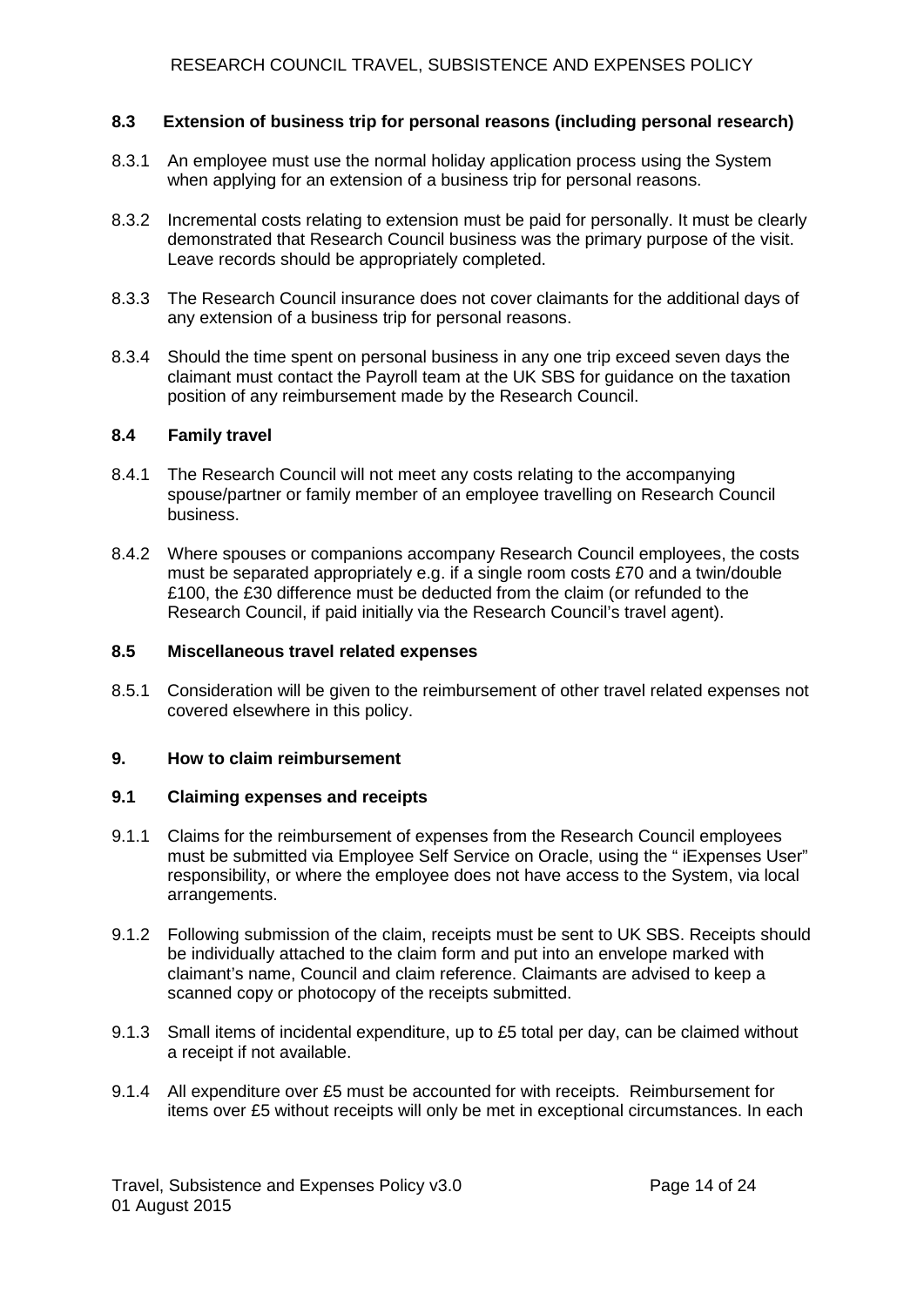case the claimant should contact the Payroll Manager at the UK SBS to establish whether any tax liability will apply.

- 9.1.5 Any claims without receipts should be supported by evidence, if available. Claims should not be approved unless the authorising manager is satisfied that the expenditure was incurred wholly, exclusively and necessarily in the performance of the duties of the claimant's role in the Research Council.
- 9.1.6 Such claims will be referred to the Payroll team at the UK SBS, to adjudicate on the taxation position and to determine how reimbursement should be made. These claims may be deemed taxable through the PAYE system and tax will therefore be deducted from the claim.
- 9.1.7 Expense claims against transactions on credit card statements must be supported by individual original receipts.
- 9.1.9 Where a claimant incurs expenses when working at an establishment that is different from the one they are employed at, the claimant should claim expenses from their employing establishment.

## **9.2 Time limit for claims/reimbursement**

- 9.2.1 Expenses claims should be submitted for payment within 60 days of the expense being incurred. Properly-completed and authorised claims will normally be paid within three working days.
- 9.2.2 If, exceptionally, this proves to be impossible, the claim form should be accompanied by a brief note explaining the circumstances.

## **9.3 False/Fraudulent claims**

- 9.3.1 All claimants are responsible for completing claims accurately.
- 9.3.2 Any attempt to claim expenses in breach of the Research Council Travel, Subsistence, and Expenses policy or to assist another work colleague to breach the Research Council Travel, Subsistence, and Expenses policy will be considered a serious disciplinary offence and will be dealt with under the Research Council Disciplinary policy.

## **9.4 Travel/subsistence advances**

- 9.4.1 The Research Council's processes are designed to ensure that an employee is not materially out of pocket for a significant period when travelling on business. For this reason, advance payment to cover anticipated costs of travel and subsistence will only be made in exceptional circumstances e.g. an extended period of overseas travel. In such cases, claimants can make an application for a travel and subsistence advance payment prior to travel, provided they have no reason to believe they will not be able to carry out such travel.
- 9.4.2 The amount advanced will be determined by the Research Council on a case-bycase basis; in all cases, it will be less than 100% of the anticipated travel and subsistence costs.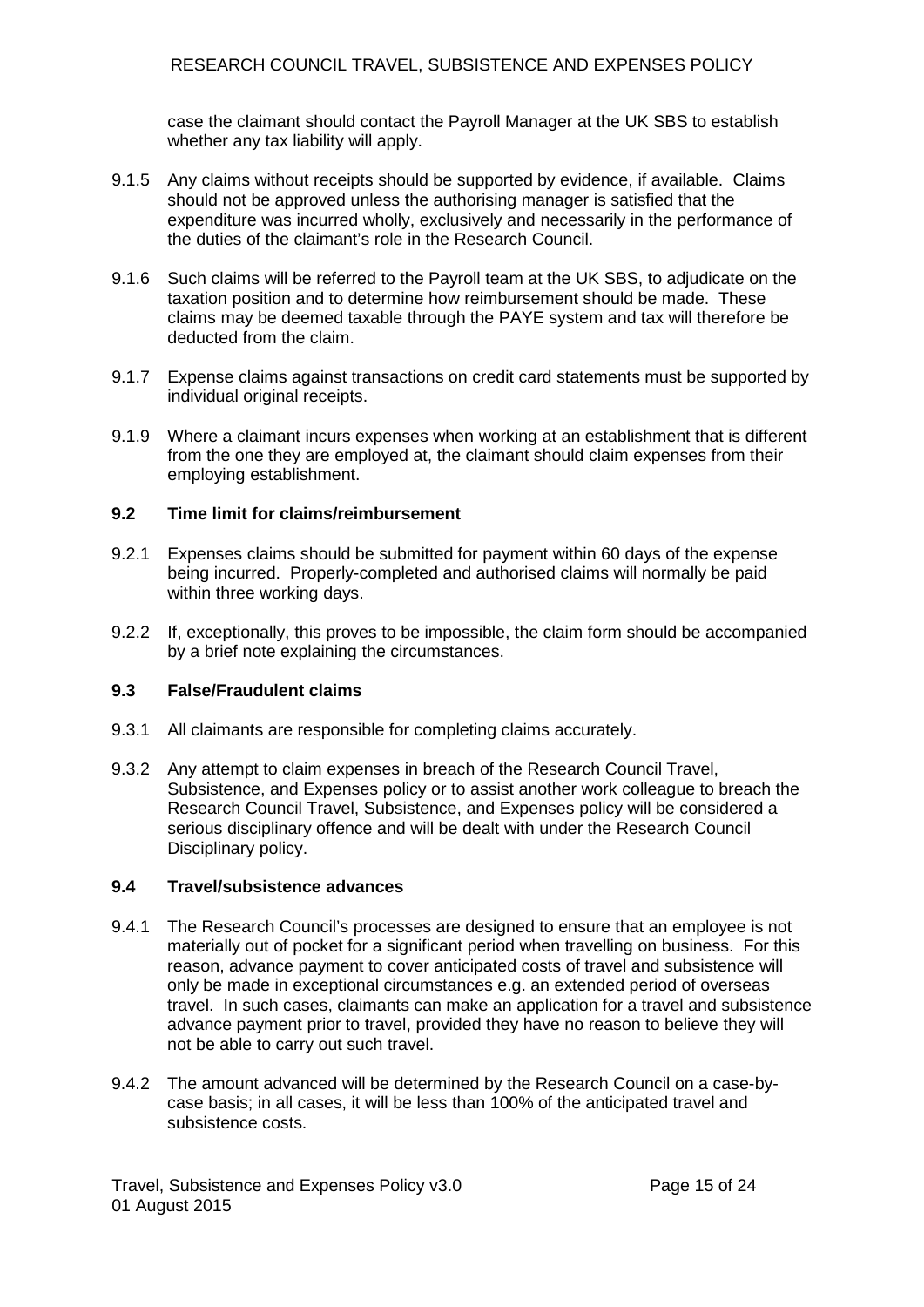- 9.4.3 Applications can be made on the appropriate form in the System.
- 9.4.5 Advances should be ordered in time for the trip but not significantly prior to the trip.
- 9.4.6 The authorised advance will be paid into the claimant's bank account
- 9.4.7 After returning from travel the claimant should submit an expense claim and their receipts via the normal process, specifying the amount that they had already been advanced.
- 9.4.8 Any overpayment will need to be reimbursed to the Research Council by the claimant.

## **9.5 Reimbursement of cancellation charges**

- 9.5.1 Where a claimant has unavoidably to cancel travel/accommodation plans and cancellation charges are incurred these will be reimbursed by the Research Council if the following conditions are met: 1) claims are accompanied by supporting documentation, and 2) the authorising manager is satisfied that cancelling the travel/accommodation was unavoidable.
- 9.5.2 The claimant is expected to assist the Research Council in recovering costs from the Research Council Group Travel Insurance scheme.

## **9.6 Claimants leaving the Research Council**

9.6.1 All expenses claims must be authorised and submitted to the SBS prior to the claimant's last working day with the Research Council. Claims received after this date will not be processed.

## **10. Claimants with disabilities**

- 10.1 It is recognised that claimants with disabilities may have extra needs when travelling and staying in hotel accommodation. Therefore, as part of the Research Council's Equalities and Diversity policy, claimants with disabilities who incur extra cost for facilities for the disabled will be reimbursed; these costs must be stated within the claim.
- 10.2 Claimants with disabilities should not suffer inconvenience resulting from the failure to apply discretion and flexibility. Where a claimant with a disability requires a mode of travel or accommodation which, although is more expensive for the Research Council, they consider to be a more practical and convenient method of transport for them, the claimant should raise this with their authorising manager for discussion in advance of making any bookings. Once the authorising manager has given their approval, the employee can make arrangements and will be reimbursed for the cost for the agreed mode of transport and accommodation.
- 10.3 The insurance and ownership requirements in Appendix 1 must be met when using a private vehicle.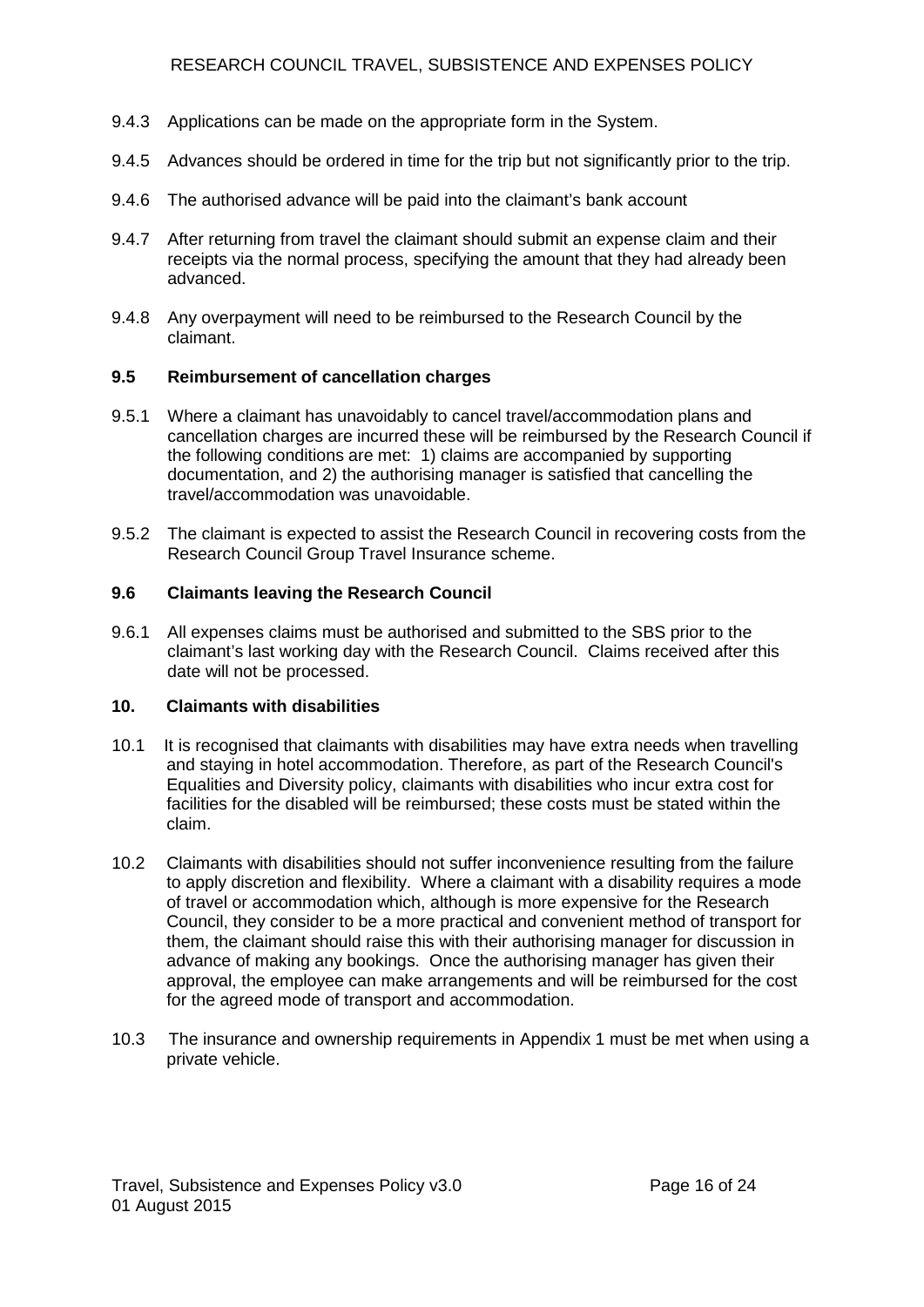## **11. Application of the procedures**

11.1 The aim of this policy is for fair and effective application of the procedures. All reasonable expenditure will be reimbursed and it is therefore important that all those who authorise claims share a consistent interpretation of what constitutes "reasonable".

## **12. Appeals**

12.1 Research Council employees who consider that their claim or circumstances have not been considered or authorised fairly may follow the Research Council grievance procedure as a method of appeal against decisions taken. However, claimants are encouraged, in the first instance, to seek advice and guidance on their concerns from their Research Council HR team.

## **13. Disclosure of information relating to expenses claimed**

- 13.1 From time to time the Research Council may be required to publish information relating to expenses claimed from the Research Council by employees and non-Research Council employees, for instance in response to a Freedom of Information request.
- 13.2 In such cases the Research Council would normally release information at an aggregate or summary level.
- 13.3 Where a request involves the expenses of Directors, other senior managers and others who it may be possible to identify from the data, those involved will, wherever possible, be given the opportunity to comment in advance on the information likely to be released.
- 13.4 In any other instances where the public interest may favour disclosure the individuals affected would, wherever possible, be given the opportunity to comment on any information likely to be released.
- 13.5 Where copies of receipts or invoices are requested these will be made available as appropriate, taking into account any issues relating to personal data.

## **14. Review of policy**

14.1 This policy will be regularly reviewed to incorporate any legislation changes. The TU may request that a policy is reviewed.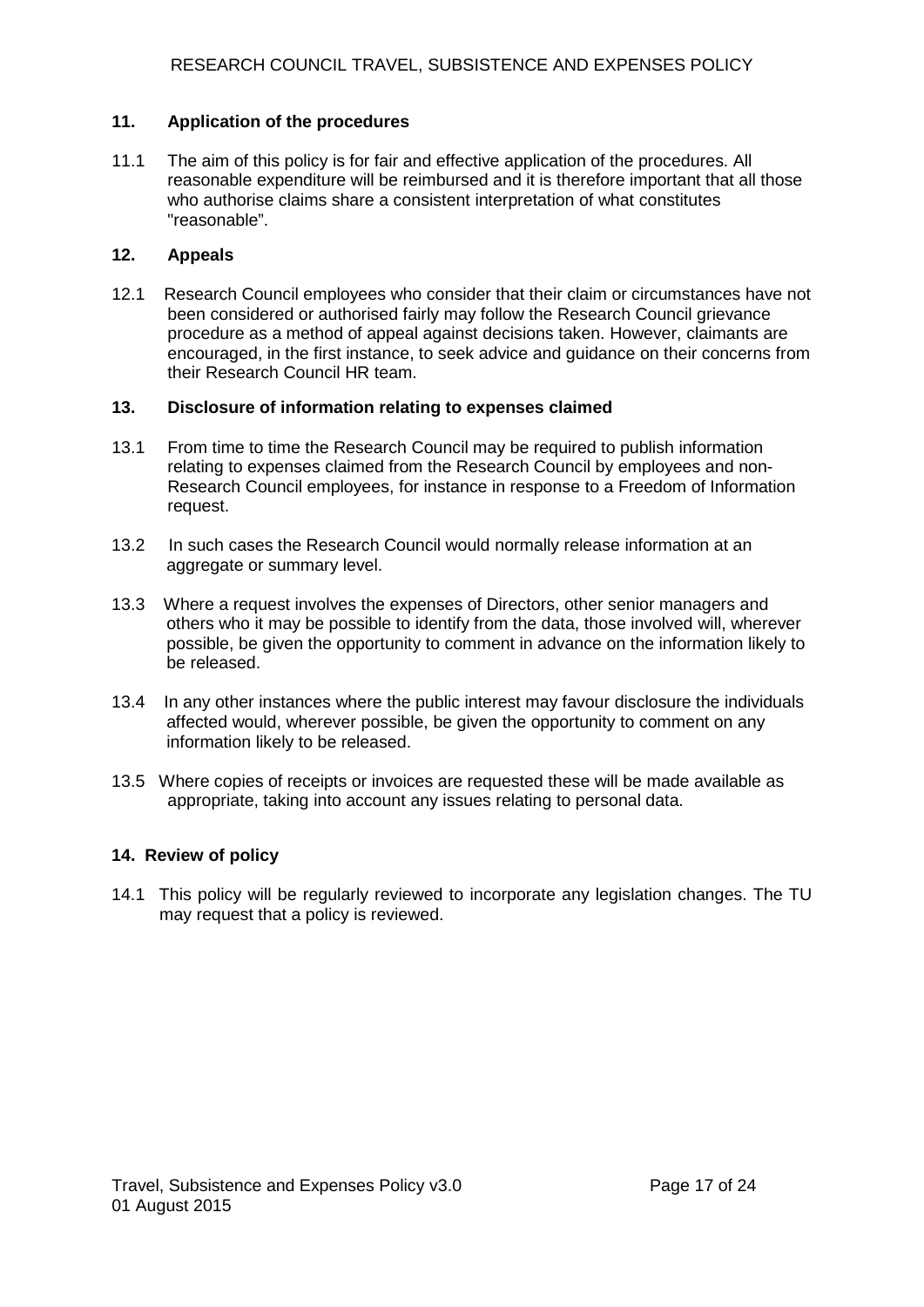# **15. Amendment history**

| <b>Version</b>   | <b>Date</b>    | <b>Comments/Changes</b>                                                                                                                                     |
|------------------|----------------|-------------------------------------------------------------------------------------------------------------------------------------------------------------|
| V <sub>2.0</sub> | November 2014  | Para 1.3 Further clarification provided and reference made<br>to HMRC who set overseas benchmark scale rates and<br>not the Foreign and Commonwealth Office |
| V <sub>2.0</sub> | November 2014  | Para 5.1.3 reference made to HMRC and not the Foreign<br>and Commonwealth Office                                                                            |
| V <sub>2.0</sub> | November 2014  | Para 1.9 Final sentence removed, employees should refer<br>to para 2.4                                                                                      |
| V <sub>2.0</sub> | November 2014  | Para 7.2.2 Final sentence removed as the calculation of<br>the exchange rate by UKSBS does not happen in practice.                                          |
| V <sub>2.0</sub> | November 2014  | Para 7.2.3 removed as the entering of claims onto the<br>system is not policy related.                                                                      |
| V <sub>2.0</sub> | November 2014  | New Para 8.5 relating to miscellaneous travel related<br>expenses                                                                                           |
| V <sub>2.0</sub> | November 2014  | Appendix 2, Section 1 providing clarification that all rates<br>include all expenses incurred in the use of a vehicle<br>including fuel                     |
| V3.0             | 01 August 2015 | Para 1.10 amended to confirm that all claims must be<br>approved                                                                                            |
| V3.0             | 01 August 2015 | Para 2.4.1 amended to confirm that all claims will be<br>authorisation                                                                                      |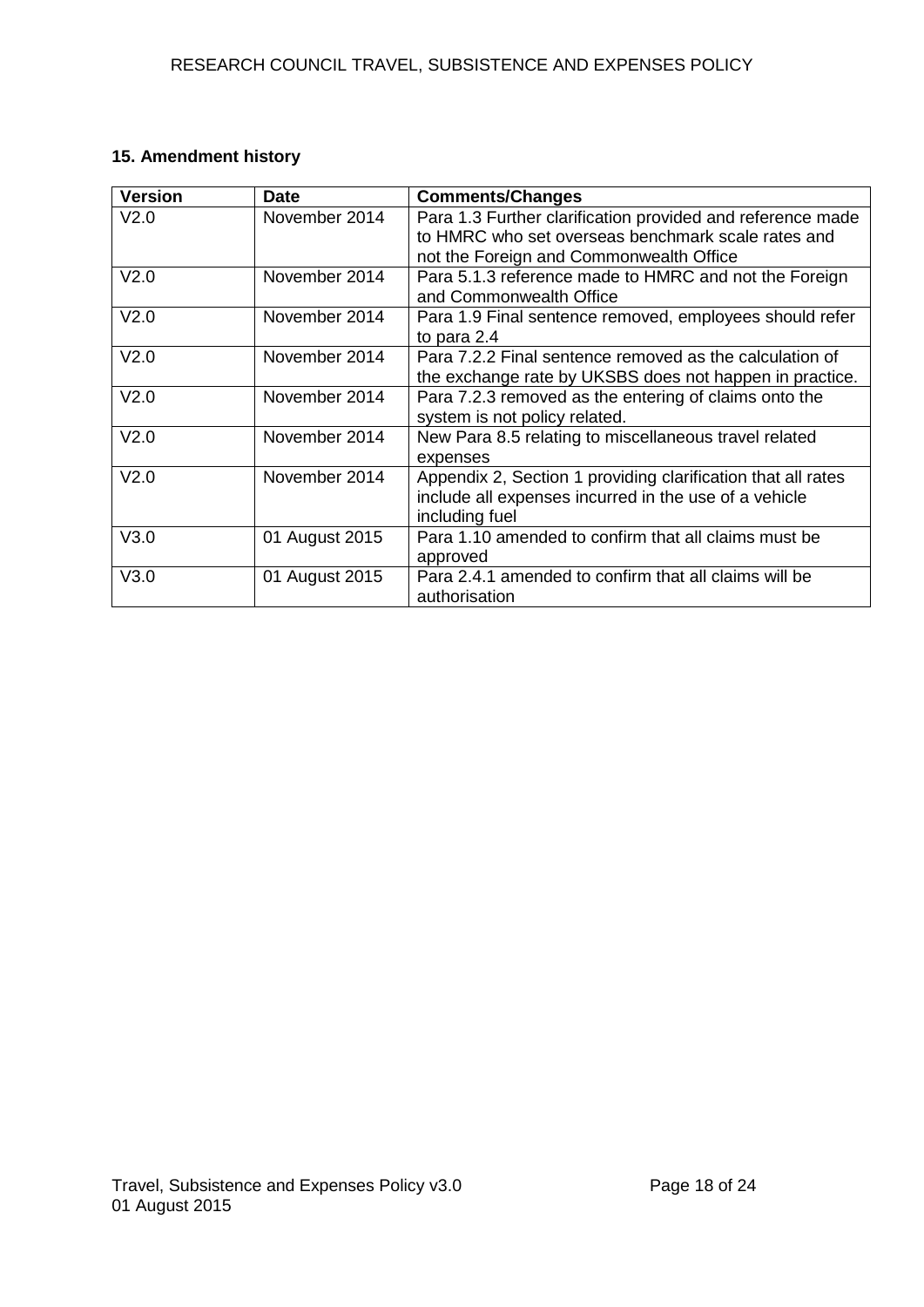## **APPENDIX 1**

## **INSURANCE AND OWNERSHIP REQUIREMENTS TO BE FULFILLED BY CLAIMANTS USING THEIR PRIVATE MOTOR VEHICLES ON RESEARCH COUNCIL BUSINESS**

## **1. Principles**

Whilst using their private vehicle on Research Council business (or travelling as an official passenger in another claimant's vehicle) an employee is deemed to be in the course of their duty for the purpose of the injury benefit provisions of the Research Council Injury Benefits Scheme. Details of this scheme can be found in the Research Council Pension Scheme Rule Book.

They are also covered by the Social Security Act 1975, subject to the decision of the Statutory Authorities in a particular case.

In other respects provision for injury or death due to accident while using a private motor vehicle on official business is the claimant's own responsibility.

### **2. Insurance**

All claimants using their private motor vehicles on Research Council business must satisfy the following insurance conditions:

- a) they must have a valid motor insurance policy for the vehicle which insures the holder against liability in respect of any third party;
- b) the insurance policy must include a clause permitting the owner to use the vehicle for business purposes. If the vehicle is not owned by the claimant, the insurance policy should specifically cover the use of the vehicle on Research Council business

## **3. Ownership**

To qualify for motor mileage allowance(s) the following will be regarded as the employee's private vehicle:

- a) a vehicle owned or being bought on hire purchase and registered in the claimant's name;
- b) a vehicle hired by the claimant under a long term contract i.e. for at least a year:
- c) a vehicle registered in the name of the employee's partner provided that:
	- the normal insurance requirements (see 2 above) are fulfilled and the insurance specifically covers the use of the vehicle by the claimant on Research Council business
	- the vehicle is available for use by the claimant on Research Council business whenever required and, for cars only, to carry official passengers.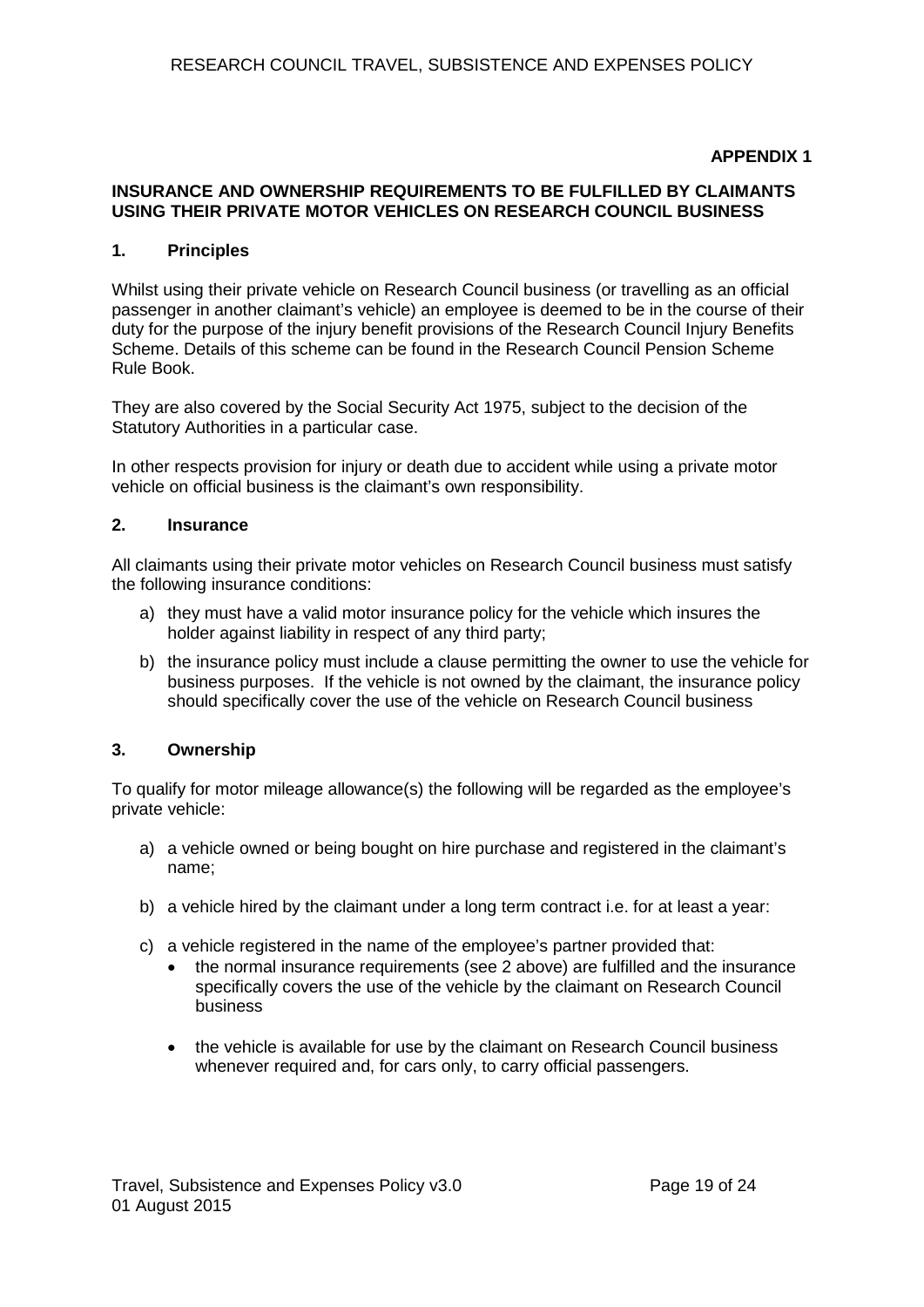## **4. Formal undertaking**

Before first using a private motor vehicle on official business every claimant must give a written undertaking by signing the declaration at Appendix 1a that he or she knows and understands the insurance requirements; that he or she is covered accordingly; and that he or she will immediately notify his or her Director (or nominee) of any change in insurance cover which results in less than the rules require.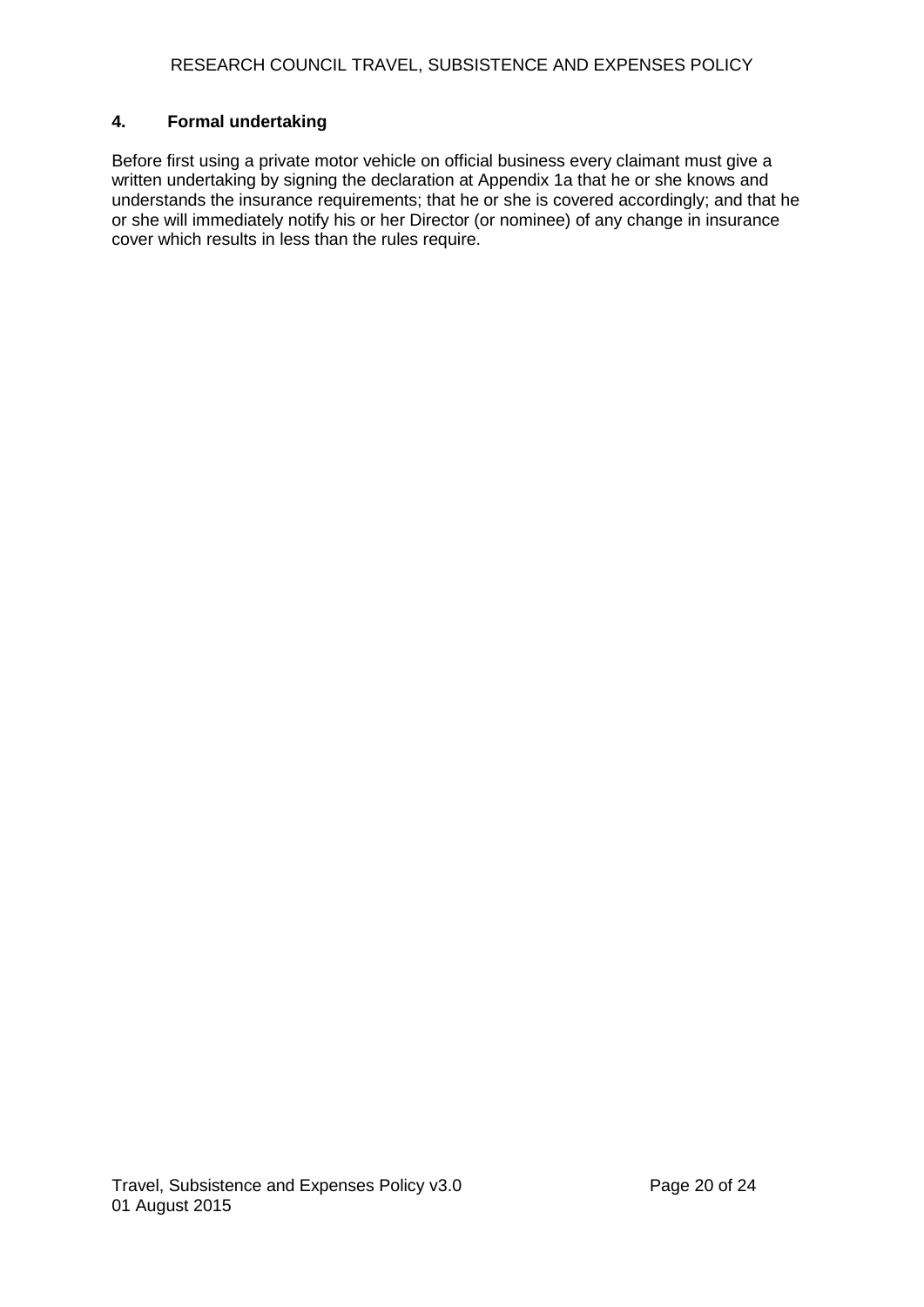## RESEARCH COUNCIL TRAVEL, SUBSISTENCE AND EXPENSES POLICY

## **Appendix 1a - Formal undertaking letter**

To: The (Insert Name) Research Council

I ………………………………………………………………….. have received and read a copy of the 'Insurance and ownership requirements to be fulfilled by claimants using their private motor vehicles on Research Council business' section of the Research Council's Travel and Subsistence Policy (Appendix 1).

I understand and accept these requirements as governing the use of my motor vehicle(s) on official Research Council business and, in agreeing to comply with them, undertake to ensure that I am adequately insured and to advise my Director (or nominee) immediately of any change which means that the insurance falls short of what is required, under the Research Council Travel, Subsistence and Expenses Policy.

Signed……………………………………………………………

Date………………………………………………………………

Location…………………………………………………….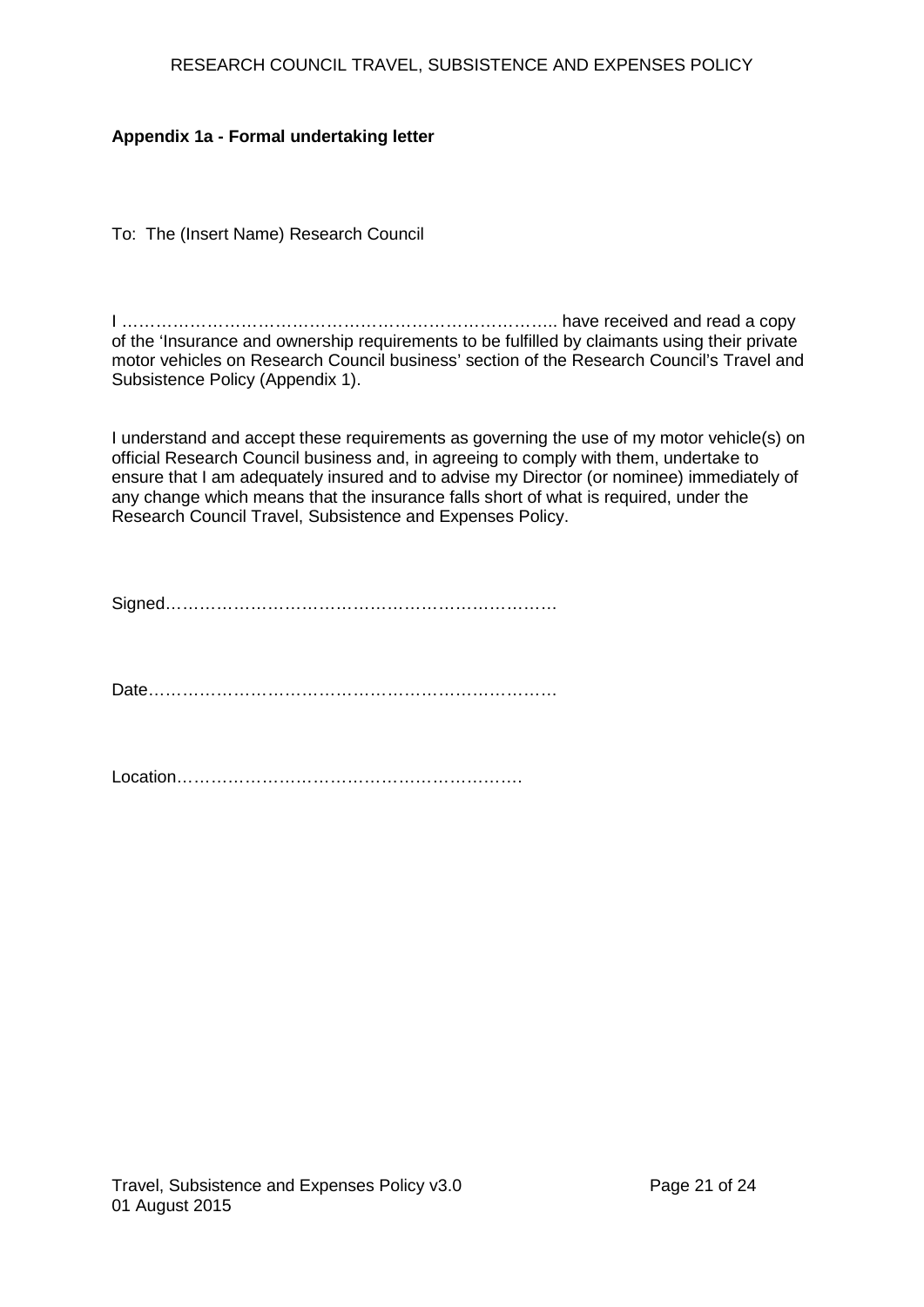## RESEARCH COUNCIL TRAVEL, SUBSISTENCE AND EXPENSES POLICY

## **APPENDIX 2**

## **Expenses allowances with effect from 1 January 2014**

## **1. Mileage allowances for the use of privately owned vehicles (section 4.8)**

HM Revenue & Custom Mileage rates will be reviewed annually.

|                 | First 10,000 business miles | Each business mile over |
|-----------------|-----------------------------|-------------------------|
|                 | in tax year                 | 10,000 in the tax year  |
| Cars and vans   | 45p                         | 25p                     |
| Motorcycles     | 24p                         | 24 <sub>D</sub>         |
| <b>Bicycles</b> | 20 <sub>p</sub>             | 20 <sub>p</sub>         |

The above rates include all expenses incurred in the use of a vehicle including fuel.

## **2. Passenger Supplement – cars and vans (section 4.10)**

| Per passenger per business mile for carrying fellow employees in a car or | <b>5p</b> |
|---------------------------------------------------------------------------|-----------|
| van on journeys which are also work journeys for them.                    |           |

#### **3. Maximum accommodation rates in the UK (section 5.1)**

| London and Edinburgh (including breakfast) | Maximum<br>£170 inc<br><b>VAT</b> per<br>night |
|--------------------------------------------|------------------------------------------------|
| Elsewhere in the UK (including breakfast)  | Maximum<br>£120 inc<br><b>VAT</b> per<br>night |
| Staying with friends or relatives *        | Flat rate<br>£25 per<br>night                  |

**\*** this taxable allowance should be claimed via the taxable expenses claim process

## **4. Maximum meals expenses in the UK (section 6.1)**

| Total per day for lunch and evening meal                |                         |
|---------------------------------------------------------|-------------------------|
|                                                         |                         |
| Breakfast meal limit (where not included in B&B tariff) | £7.50 inc<br><b>VAT</b> |
| Lunch meal limit                                        | $£15$ inc<br><b>VAT</b> |
| Evening meal limit                                      | $£25$ inc<br><b>VAT</b> |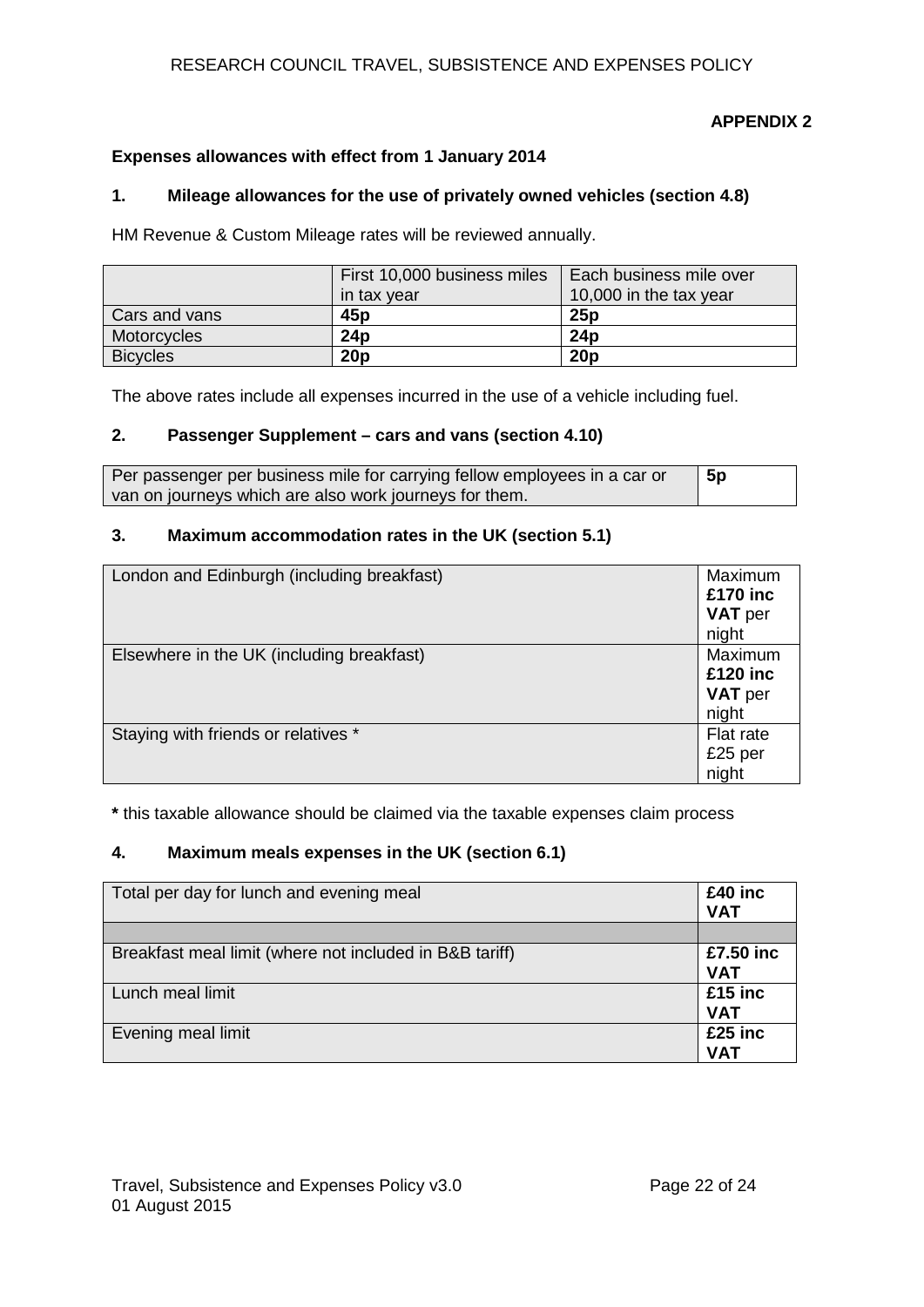# **5. Personal Incidental Expenses (section 6.3)**

| Per 24 hour period |            |
|--------------------|------------|
|                    | <b>VAT</b> |